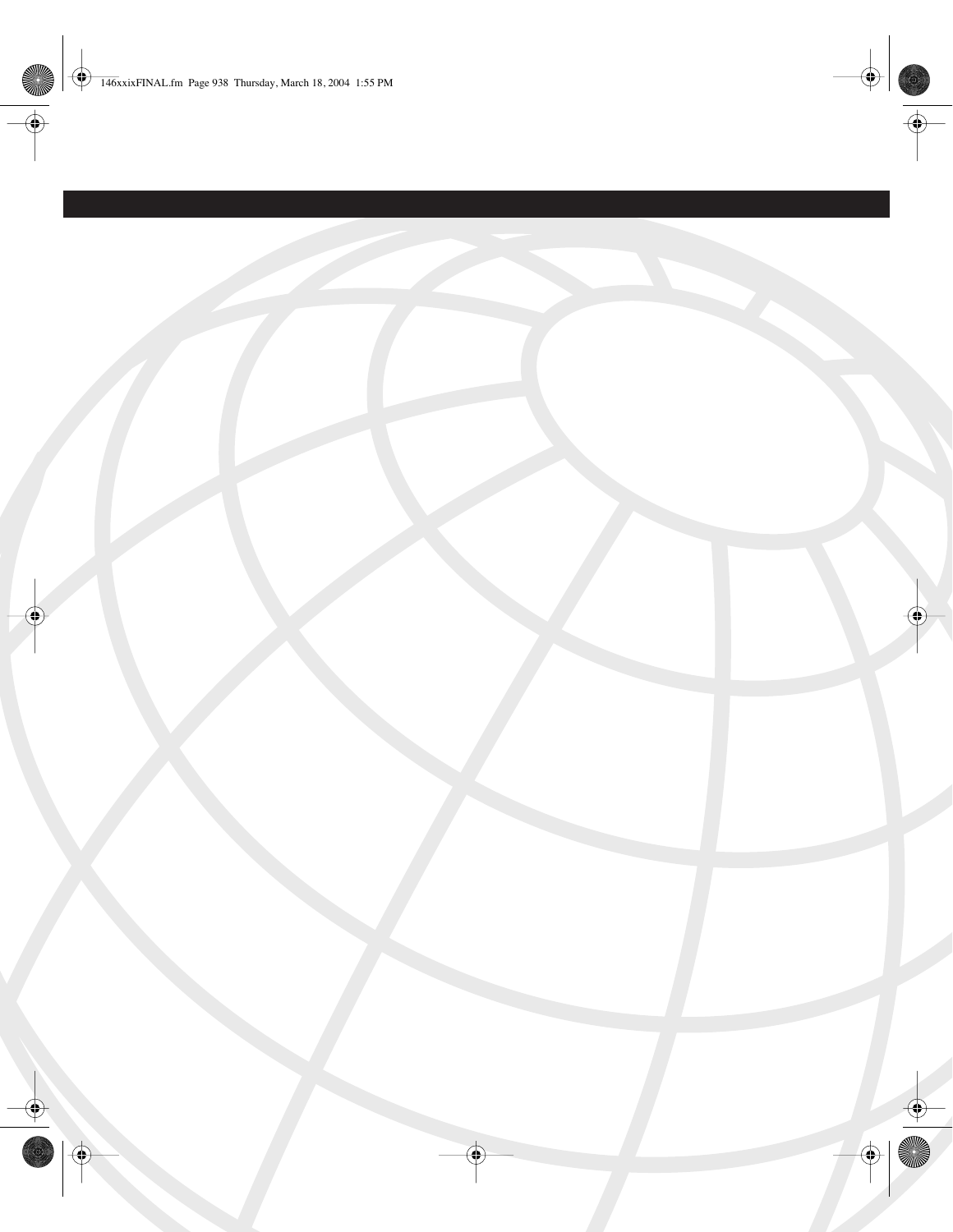#### **I N D E X**

### **Symbols**

<backspace> command, 770 <down arrow> command, 770 <Enter> command, 770

- ? command, 769
- <Return> command, 770
- <Tab> command, 770
- <up arrow> command, 770

## **Numerics**

32-bit dotted decimal notation, 18 6to4 tunneling, 58–59

# **A**

ABRs (area border routers), 223, 276–277 configuring OSPF passing routes between areas, 311 route summarization configuration example, 289 access (vty), denying, 691 Access layer, 6–7 access lists, 43, 63, 450, 673–674, 829 configuration exercise, 68–71 configuring, 676 NAT, 39–40 verification, 693 creating, 677 distribute lists, 735 effects of placing on routers, 681 extended configuring, 683–686 example, 689–690 in distribute lists, 734 placement, 690–691 process flow, 682 extensions, backwards compatibility, 674 route maps, 42 displaying, 471, 860 implementing, 465–470, 860

sequence numbering, 43–44, 452 standard, 674 example, 680–681 numbering, 674 types of, 674 vty, 691 wildcard masks, 676 examples, 677 implicit, 679 access-class command, 692, 777 access-list 64 permit 10.3.1.0 command, 463 access-list command, 463, 777–778 ACKs (EIGRP), 180 ACL-based NATs, 70 active routes EIGRP, 181, 201 vs. passive routes, 149 active state troubleshooting (BGP), 571 AD (advertised distance), 157 adding EIGRP to Novell RIP/SAP network, 704 additive keyword (set community command), 745 addressing 6to4 tunnel addresses, 59 CLNS NET addresses, 368 NSAP addresses, 365–366 discovery (HSRP), 700–701 integrated IS-IS NET, 382 IPv6, 47 aggregation, 49 format, 48 types, 48 nonscalable network addressing, 15–16 redistribution, 754–757 address-violation command, 785 adjacencies broadcast networks, 242–243 EIGRP, 148 IS-IS routing, 356 LANs, 381 link-state database, 379–380 nonbroadcast multiaccess networks, 244 OSPF, 223 OSPF neighbor adjacency establishment exchange process and adjacency states, 229–233 Hello protocol, 228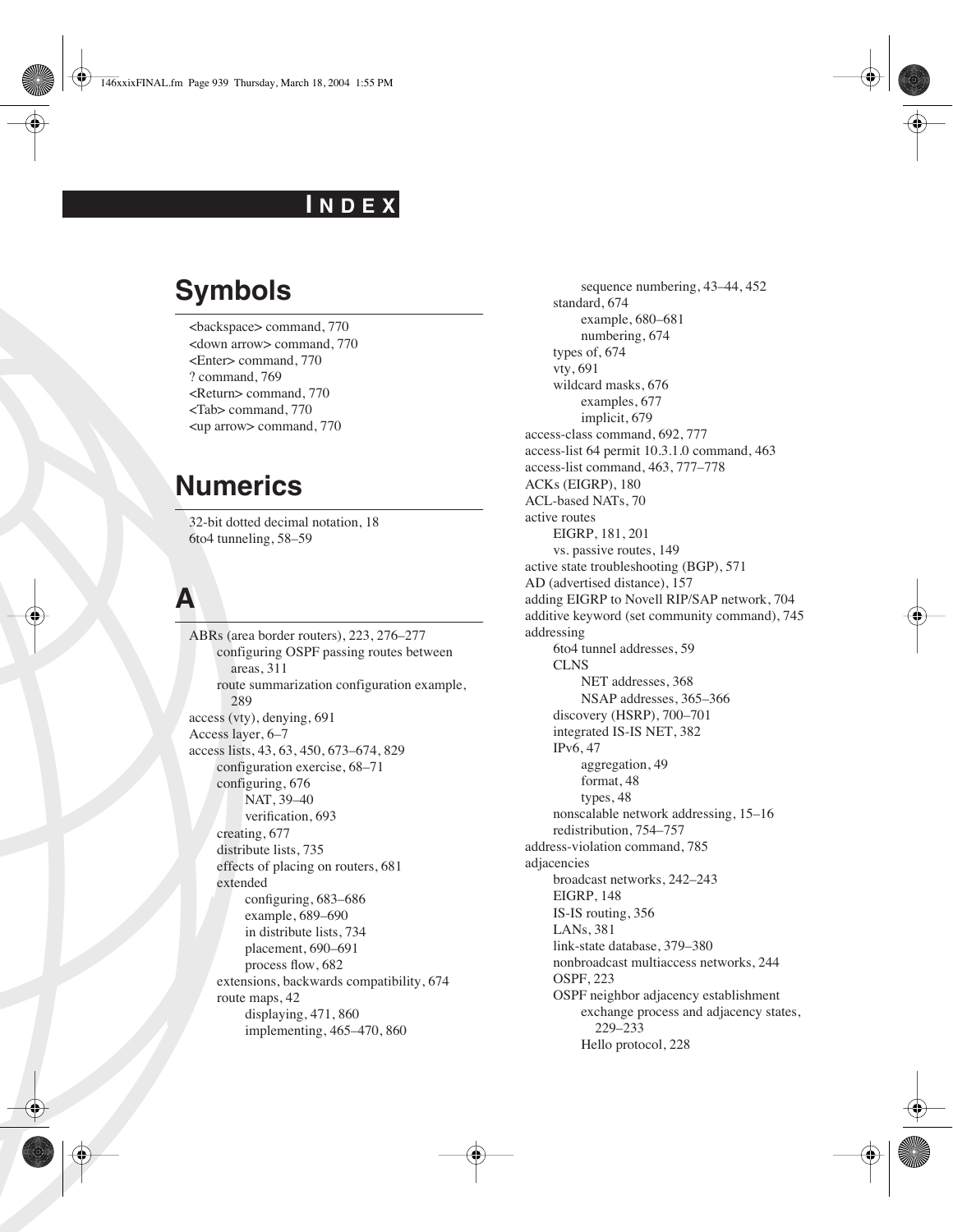point-to-point links, 241 WANs, 382 administrative distance, 423 IP routing protocols, 113–114 modifying, 457–458, 463 overview, 456 redistribution example, 459–463 route selection, 455 routing protocols, 423 static routes, 515 advanced distance vector routing protocols, 517 B, 515–516, 542, 573, 597 BGP, 512 appropriate use of, 513, 861 ASs, 507–508 CIDR, 605–606 creating summary addresses, 611–612 default routes, 516–517 message types, 523–525, 569, 572, 863 paths, 515 resetting sessions, 557–559 RFCs, 510 route selection, 543–545, 616 static routes, 514–516 synchronization rule, 541 tables, 522, 862 troubleshooting, 568 verifying operation, 564–567 EIGRP, 146 configuring, 166 DUAL, 157, 161–165, 201, 837 feasible successors, 147 going active on a route, 181 hello packets, 148, 836 hold time, 152 load balancing, 173–174 neighbor tables, 146 operational characteristics, 146 packets, 148, 836 query scoping, 182 reliability, 151 route summarization, 170–173 routing process, 144 scalability variables, 181–182, 191 successors, 146 summarization, 145 tiered network model, 192 topology tables, 146, 152 verifying operation, 192–193 WAN links, 175–176, 180

advanced IP addressing, 3 benefits of optimized IP addressing plans, 11–13 planning, 4 scalable network addressing example, 14 advertised distance (AD), 157 advertising networks into BGP, 638 networks into IGPs, 638–639 AFI (authority and format identifier), 366 aggregate addressing (BGP), 606 aggregate-address command, 611, 867 aggregation (IPv6 addresses), 49 aggregator attribute (BGP), 606, 867 APNIC (Asia Pacific-NIC), 509 appletalk cable-range command, 779 AppleTalk commands, 779 AppleTalk configuration commands, 779 appletalk discovery command, 779 appletalk protocol command, 779 appletalk routing command, 780 appletalk zone command, 780 application layer (OSI model), 813 applying prefix lists to BGP, 734–740 route maps to updates, 742 area authentication, 721 area border routers. *See* ABRs, 223, 276 area stub command, 296 areas configuring, 712–717 IS-IS routing, 363 NSSAs, 300–302, 709–711 OSPF, 293 stubby areas, 295 configuration, 296 routing tables, 300 totally stubby areas, 297 configuration, 298 routing tables, 300 ARIN (American Registry for Internet Numbers), 508 AS (autonomous system), 419, 507–508 multihoming, 627 default routes from all providers, 628, 640 examples, 635–637 full routing table from each provider, 631–633 partial routing table from each provider, 629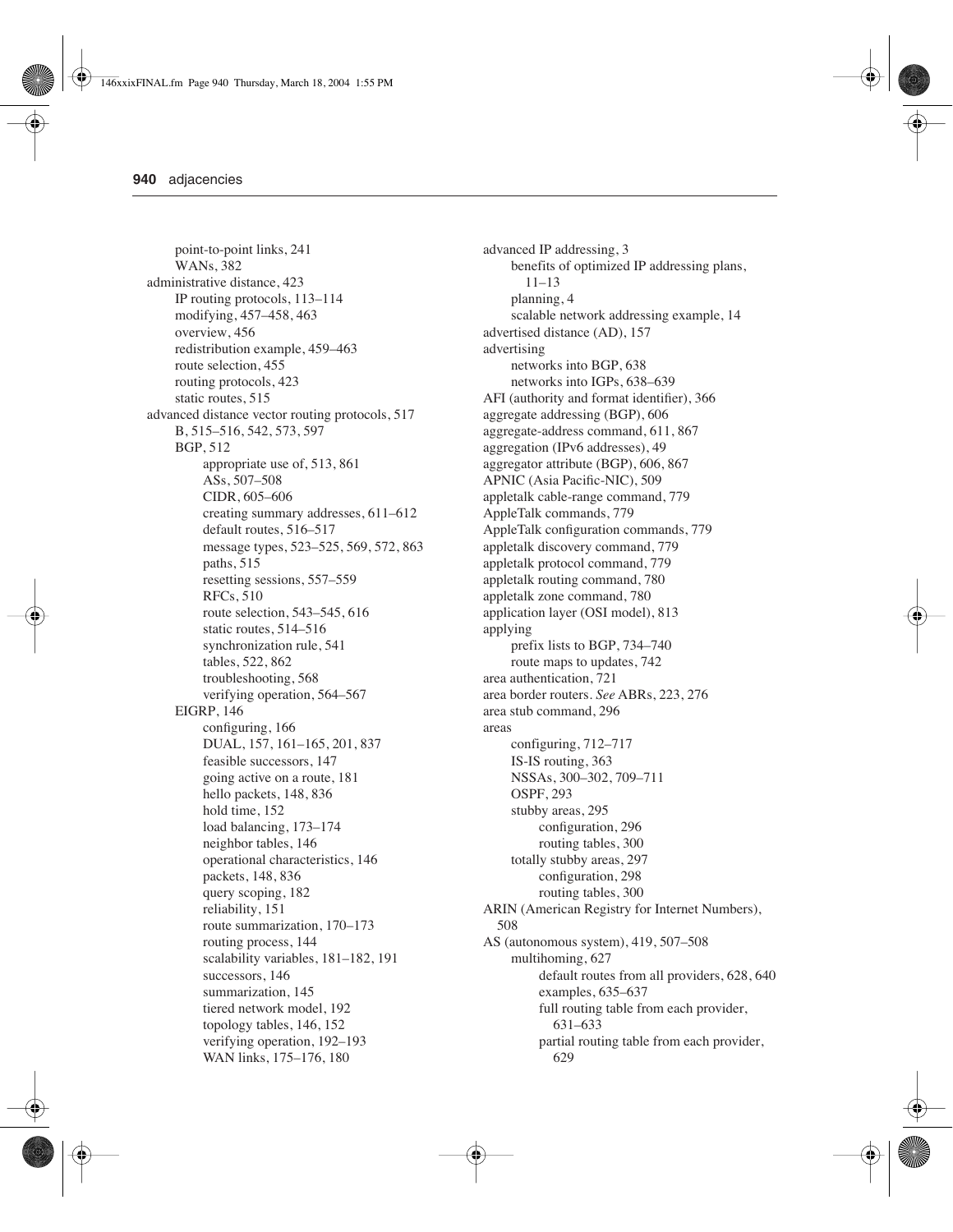redistribution, 422–423 advertising networks into BGP, 637 advertising networks into IGP, 638–639 best path selection, 422 configuring, examples, 757–760 defining default metric, 435–436, 477 static routes,, 442–444 verifying operation, 464 ASBRs (autonomous system boundary routers), 275–277, 290 AS-path attribute (BGP), 528 assigned TCP port numbers, 686–687 assigned UDP port numbers, 688 atomic aggregate attribute (BGP), 606, 867 att, 529, 531 attributes, 527, 532 BG, 528 BGP, 525–526 communities, 743 defined BGP attributes, 527 MED, 534 optional attributes, 526 optional transitive, 742 type codes, 527 weight, 535–536 authentication (IS-IS), 719–723 authority and format identifier (AFI), 366 autoconfiguration, 50 auto-cost reference-bandwidth command, 285 automatic network-boundary summarization classful routing protocols, 100 classless routing protocols, 107 automatic summarization BGP, 119 disabling, 172 EIGRP, 172 autonomous system boundary routers, 275–277, 290 autonomous system. *See* AS auto-summary command, 108

#### **B**

backbone layer, 6 backwards compatibility (IP access list extensions, 674 bandwidth (EIGRP), 176 bandwidth command, 775, 781

banner command, 773 BDRs, 243 electing, 242 setting priorities, 243 believability, 422–423 best paths (BGP) selecting paths, 543–545 selection process, 616 best route selection, 422 BGP (Border Gateway Protocol), 507, 740 administrative distance, modifying, 458–459 aggregator attribute, 606, 867 appropriate use of, 513, 861 AS path, 507–508, 519 AS-path attribute, 528 atomic aggregate attribute, 606, 867 attributes, 525–526 defined BGP attributes, 527 optional attributes, 526 type codes, 527 automatic route summarization, 119 BGP-4, 511 CIDR, 605–606 communicative use of TCP, 518 community attribute, 533 community lists, 744 configuration commands, 546 configuration mode, 547 configuring configuration examples, 560–564 defining BGP neighbors, 548 defining networks that BGP advertises, 555–556 defining source IP addresses, 549–550 EBGP multihop, 552–553 examples, 729–732 default routes, 516–517 distribute lists, 732–735 floating static routes, 515–516 IBGP full mesh, 538 IGP adjacencies, 537 keepalive messages, 524–525 local-preference attribute, 532–533 MED attribute, 534 message types, 523 multihoming default routes from all providers, 628, 640 examples, 635–637 types of multihoming, 627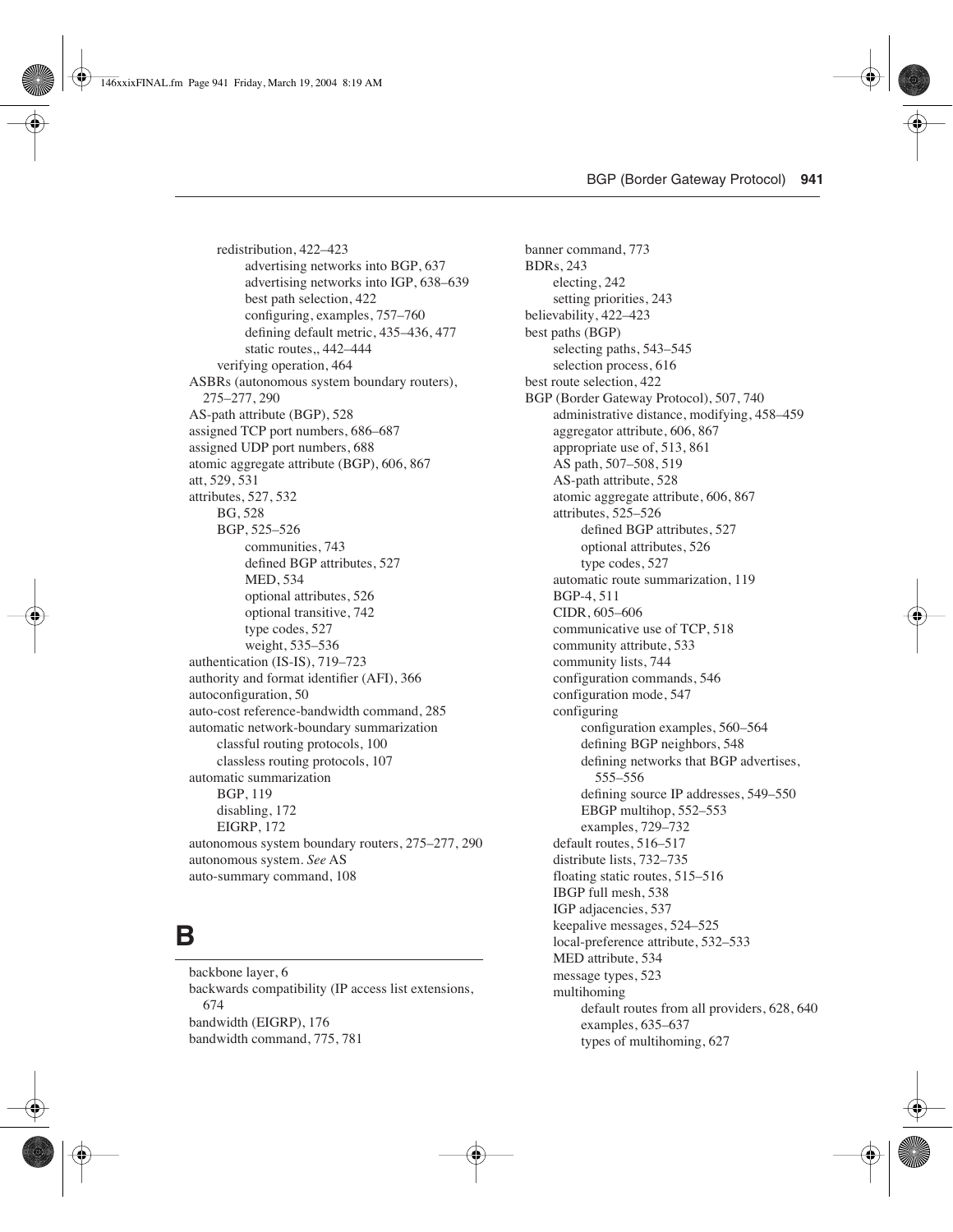neighbor relationships, 517, 520 external BGP neighbors, 520, 534 internal BGP neighbors, 521 next-hop attribute, 529, 531, 553 notification messages, 525 open message, 524–525, 569, 572, 863 operation overview, 536 optional transitive attributes, 742 origin attribute, 532 partial-mesh and full-mesh examples, 538–540 path manipulation, 614–617 path of last resort, 515 path selection, 544–545 path vector, 519 peer groups configuring, 546–547 disabling, 549 policy-based routing, 512 prefix lists announcing to Internet, 628 characteristics, 735 configuring, 736–739 exact matches, 737 sequence numbers, 739 verifying, 740–741 prefixes, applying, 734 redistribution, 637–639 resetting sessions, 557–559 RFCs, 510 route manipulation configuring weight, 626 setting local preference, 618–621 setting the MED with route maps, 622–626 route selection, 543–545, 616 route summarization, 608–610 scalability, 511–512 split horizon, 537, 746 static routes, 514–515 administrative distance, 515 example, 516 synchronization, disabling, 556 synchronization rule, 541–542, 573, 597 tables, 522, 611–613, 862 TCP, 517 terminology and concepts, 517 troubleshooting active state, 571

debug ip bgp updates command output, 568 idle states, 570 neighbor states, 569 TTL, configuring, 552 update messages, 524–526 use between ASs, 509 verifying operation, 564 show ip bgp command output, 564–566 show ip bgp neighbors command output, 566 show ip bgp summary command output, 567 weight attribute, 535–536 BGP-4, 511 BGP4+, 61 bgp always-compare-med command, 535 bgp bestpath missing-as-worst command, 544 bgp cluster-id command, 752 bidirectional communication, 230 binary notation, 665 black holes, 541 boot system command, 773 Border Gateway Protocol. *See* BGP boundary routers, 419 broadcast keyword, 67, 99 broadcast networks, 242–243, 376–377 broadcast storms, 695 broadcasts, helper addresses, 695–696 configuring, 697–698 example, 698–700 forwarding to multiple servers, 699–700 server placement, 696

#### **C**

calculating costs of E1 and E2 routes, 284 EIGRP metric, 154–155 OSPF metric, 285 subnet masks, 670–672 VLSMs, 26 Catalyst 2950 Switches, 782 Catalyst switches, 785 configuration commands, 785 interface configuration commands, 786 CDP (Cisco Discovery Protocol), 97–99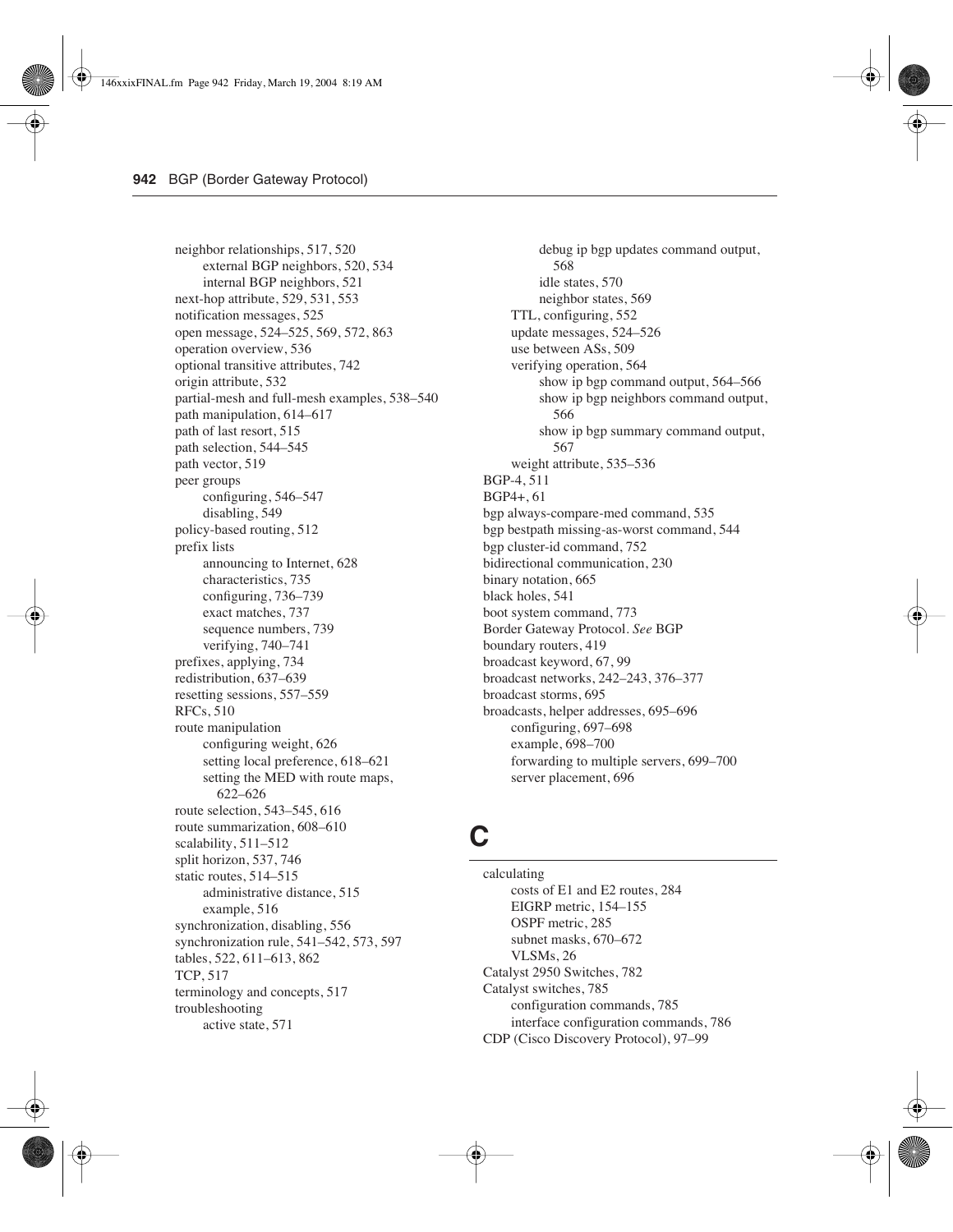cdp enable command, 775, 786 cdp run command, 773 cdp timer global command, 99 cells, 814 characteristics BGP prefix lists, 735 OSI model, 806 CIDR (classless interdomain routing), 3, 32–34 BGP, 605–606 example, 33–34 vs. route summarization, 34 Cisco Discovery Protocol (CDP), 97 Cisco IOS, 773 configuration file commands, 773 EXEC commands, 775, 780 interface configuration commands, 774 IP configuration commands, 777 IPX commands, 778 Cisco IOS Release 10.3, 674 Class C networks, 33 classes (IP addresses), 668–669 classful addressing, 669 classful routing protocols, 100, 104–105 automatic network-boundary summarization, 100 route summarization, 32 routing tables, 103 summarizing routes in discontiguous networks, 102 classless interdomain routing. *See* CIDR classless routing protocols automatic network-boundary summarization, 107 concepts, 106 forwarding, 125 migrating to, 122–134 route summarization, 28 subnetting requirements, 107 clear counters command, 770 clear frame-relay-inarp command, 780 clear ip bgp command, 557–559 clear ip bgp peer-group command, 547 clear ip nat translation command, 775 clear ip route \* command, 131 clear line command, 770 clients route reflectors, 748 verifying, 753 CLNP (Connectionless Network Protocol), 355

CLNS (Connectionless Network Service), 355–356 IS-IS operations criteria and path selection, 383–384 integrated IS-IS NET addressing, 382 intra-area and interarea addressing and routing, 370–372 IS-IS PDUs, 373–375 link-state database synchronization and adjacency, 379–380 show commands, 385–389 topologies, 376–378 NET addresses, 368 NSAP addresses, 365–366 troubleshooting, 385 clock rate command, 775 clock set command, 770 cluster IDs, 748, 752 cluster lists, 748 clusters, 748, 751 commands access-class, 692 aggregate-address, 611, 867 AppleTalk, 779 AppleTalk configuration, 779 bgp always-compare-med, 535 bgp bestpath missing-as-worst, 544 bgp cluster-id, 752 BGP configuration, 546 Catalyst 1900/Catalyst 2950 Switch IOS, 782 Catalyst switch configuration, 785–786 clear ip bgp, 557 clear ip bgp peer-group, 547 configuration (WAN interfaces), 781 debug eigrp packets, 193 debug ip policy, 471 default-information originate, 291 default-information originate always, 517 distance bgp, 458–459 distribute list-out, 448 ICND router, 769–770 interface configuration, 774–775 IP, 775–776 ip access group, 678 ip community list, 744 ip default network, 444 ip default-gateway, 444 ip default-network, 443–444 ip forward-protocol, 698–699 ip helper address, 697–698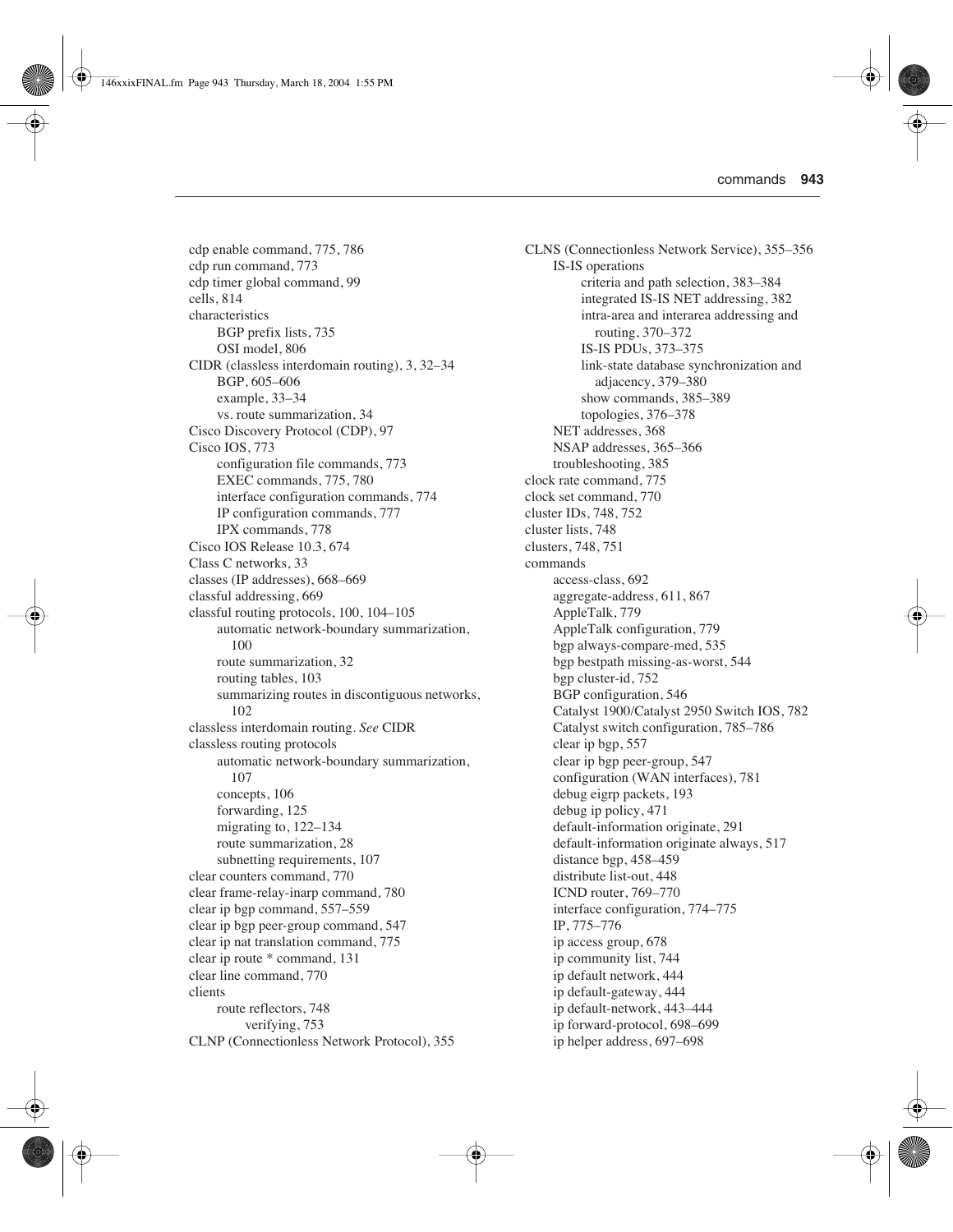ip helper-address, 698 ip prefix-lists, 736–739 ip route, 93, 515 ip subnet zero, 17 ip summary address eigrp, 172 ip unnumbered, 694 IPX configuration, 778 line vty, 692 match community, 744 match length, 467 maximum-paths, 545 neighbor distribute list, 733–734 neighbor peer-group, 547 neighbor prefix list, 737 neighbor route-reflector-client, 753 neighbor send-community, 743, 745 neighbor weight, 626 network, 555, 608, 639 no synchronization, 638 ping, 471 redistribute, 712 route map, 43–44, 452 set community, 742 set default interface, 467–469 set ip default next-hop, 468 set ip next-hop, 467 set ip precedence, 469 show interfaces, 155 show ip bgp neighbors, 567, 753 show ip eigrp, 193 show ip eigrp neighbors, 150, 192 show ip eigrp topology, 152, 192 show ip eigrp traffic, 193 show ip ospf database, 713 show ip policy, 471, 475, 860 show ip prefix-list, 740 show ip prefix-list detail, 741 show ip protocols, 193 show ip route, 93 show ip route eigrp, 193 traceroute, 464, 471 traffic-share, 175 variance 2, 175 variance 4, 175 WAN configuration, 781–782 communication protocols, 807 communities, 741 community attribute (BGP), 533, 742 community lists (BGP), 744

comparing configuration file commands, 773 Complete sequence number PDUs, 373 config-register command, 774 configuration commands, 785 Catalyst switch interface, 786 IP, 777 WAN interfaces, 781 configuration exercises basic connectivity, 64 BGP path manipulation using MED and local preference with route maps, 650–658 configuring BGP route summarization, 641–649 EBGP for two neighbors, 574–578, 582–590 full-mesh IBGP, 579–582, 592–599 IBGP for two neighbors, 582–590 integrated IS-IS in multiple areas, 397–405 OSPF for complex Frame Relay networks, 312–315, 325–332 OSPF for multiple areas and Frame Relay NBMA, 309–311, 322–324 OSPF in a single area, 2557–258 OSPF virtual links, 319–321, 345–349 PBR, 484–487, 498–502 redistribution, 478–481, 487–496 equipment requirements, 64, 122, 202, 255, 478 NAT using access lists and route maps, 68–71 OSPF databases, 316–319, 334, 337–341 tuning EIGRP, 202–214 redistribution, 482–484, 496–498 configuration file commands, 773 configuration register, 766–767 configure network command, 773 configure overwrite-network command, 773 configure terminal command, 770, 783 configuring access lists, 676, 693 BGP, 546 configuration examples, 560–564 defining BGP neighbors, 548 defining networks that BGP advertises, 555–556 defining source IP addresses, 549–550 EBGP multihop, 552–553 examples, 729–732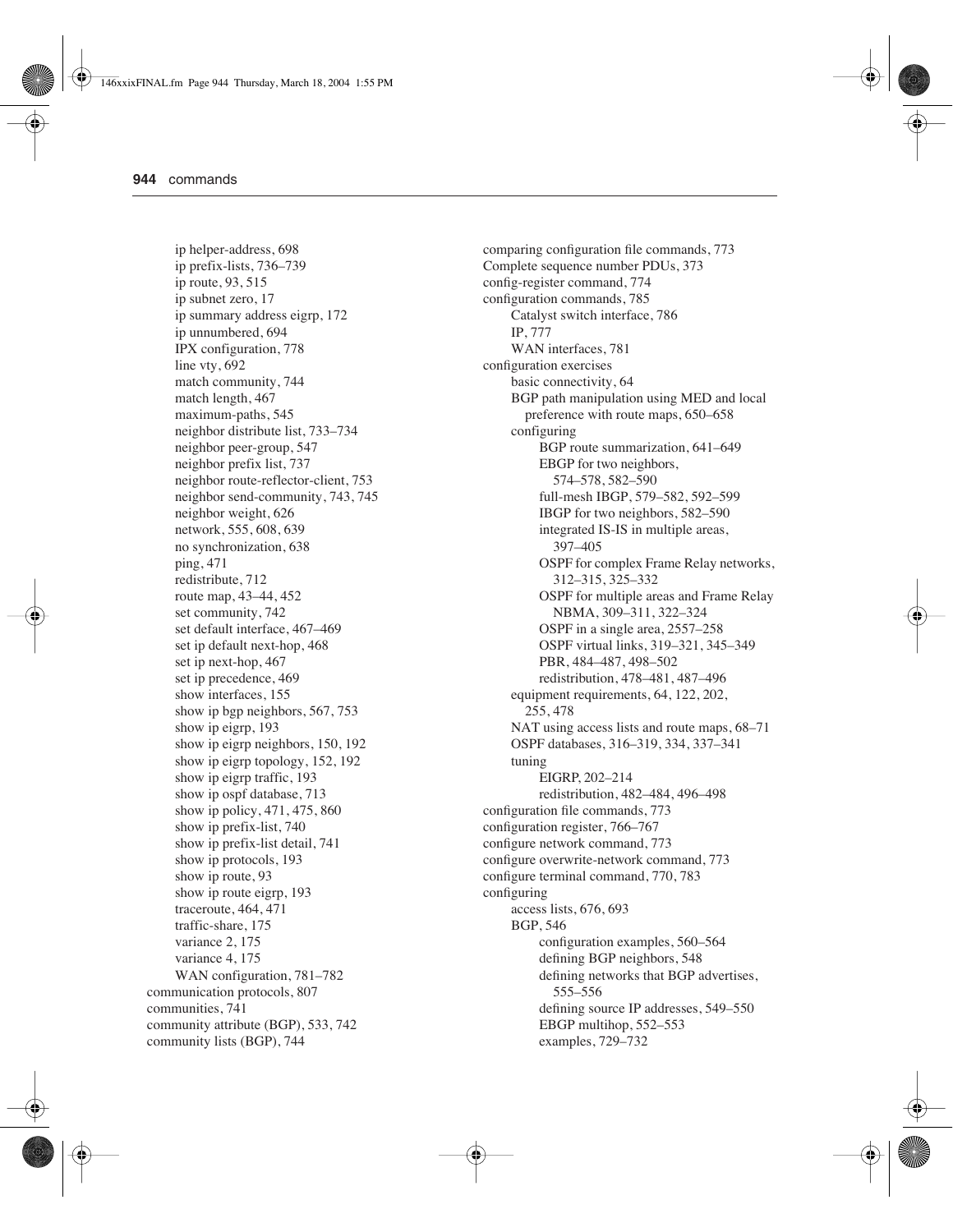loopback interfaces, 550 peer groups, 546–547 summary addresses, 611–612 TTL, 552 BGP prefix lists, 736–739 distribute lists, 447 EIGRP, 166 basic configuration example, 167–168 default routes, 169–170 examples, 706–709 link utilization, 176, 179 multipoint interfaces, 176 summarization, 172–173 wildcard mask, 168 extended IP access lists, 683–686 helper addresses, 697–698 integrated IS-IS configuring, 390 enabling IS-IS on routers, 391 integrated IS-IS NET configuration, 392 optimization, 393–394 scalable IS-IS in large networks, 395 verification, 396–397 IP access lists, 678 IP dynamic routing protocol, 96 IP routing protocols, 95 IS-IS authentication, 719, 723 migration to a classless routing protocol, 122–134 multihomed connections, 627 multihoming no special tuning, 635 no special tuning example, 636 weight attributes changed, 637 NAT with access lists, 39–40 NAT with route maps, 41, 44–45 NSSA, 710 ODR, 98 **OSPF** areas, 712–713 manipulating OSPF router ID, 238 multiple areas, 714–717 NSSAs, 710–711 single area, 235–238, 255–258 verifying operations, 236–238 virtual links, 304–307 PBR, 465–466, 470 policy routing, 470

prefix lists, 736 redistribution, 426–427 access lists, 448 examples, 757–760 redistribute command for EIGRP, 431–432 redistribute command for IS-IS, 433–434 redistribute command for OSPF, 429–430 redistribute command for RIP, 428 RIP, 97 RIPv2, 111 route leaking, 727 route maps, 452 route reflectors, 752 secondary IP addresses, 416 static default routes, 94 static routes, 93, 442–444 subnet zero, 17 connect command, 770 connecting internal routers to edge routers, 70 Connectionless Network Protocol (CLNP), 355 Connectionless Network Service. *See* CLNS connections (multihoming), 627 default routes from all providers, 628, 640 examples, 635–637 full routing table from each provider, 631–633 partial routing table from each provider, 629 control information (OSI model), 809 controller command, 781 controlling routing update traffic, 441 default routes, 443–444 distribute lists, 445–449 route maps, 450–454 static routes, 442 vty access, 691 converting between decimal and binary IP addresses, 667 decimal-to-binary, 665 copy flash tftp command, 770 copy ftp: nvram:startup-config command, 773 copy ftp: system:running-config command, 773 copy nvram tftp://{host}/{file} command, 783 copy rcp running-config command, 773 copy rcp startup-config command, 773 copy rcp: nvram:startup-config command, 773 copy rcp: system:running-config command, 773 copy running-config rcp command, 773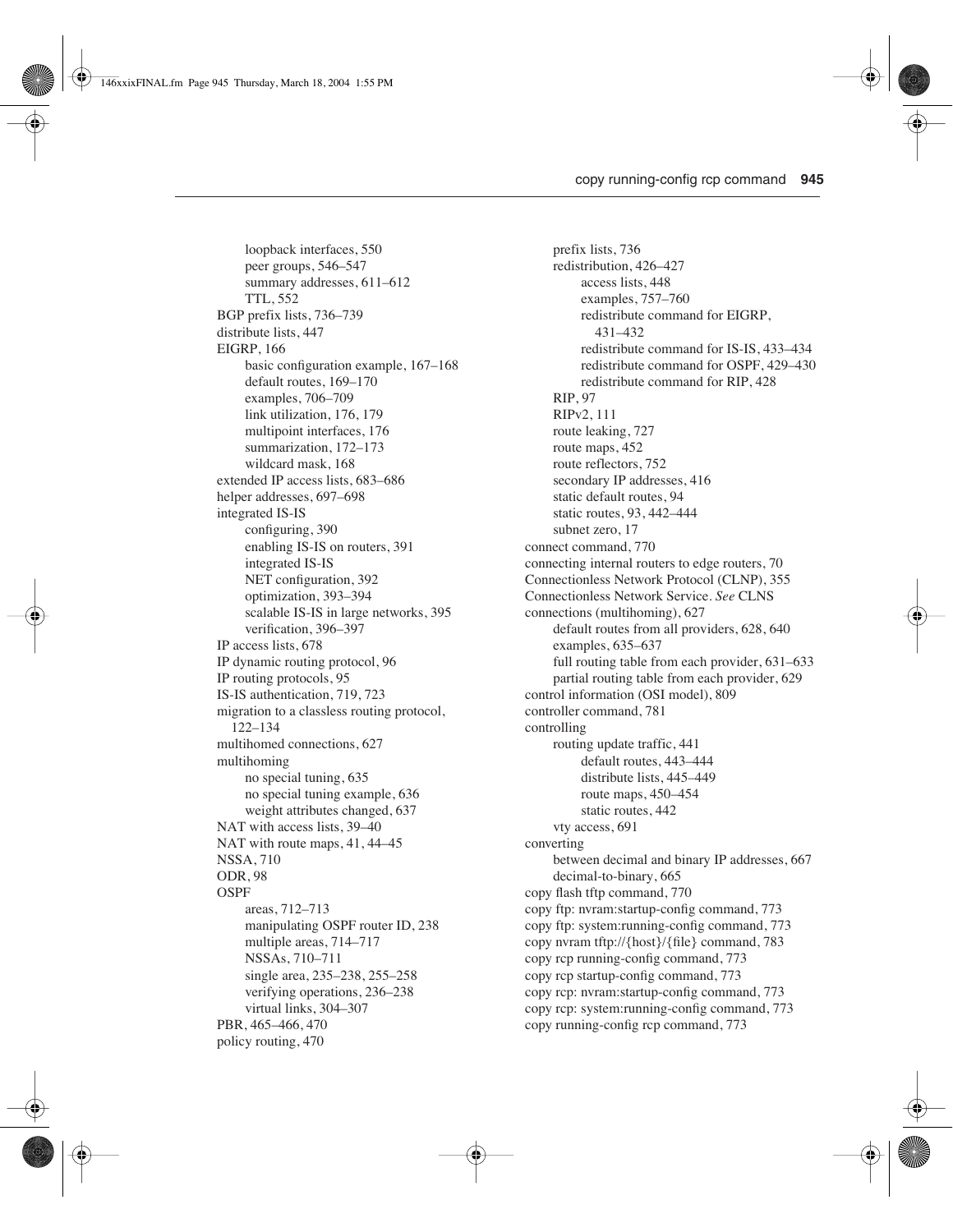copy running-config startup-config command, 770, 773 copy running-config tftp command, 770, 773 copy startup-config running config command, 770 copy startup-config tftp command, 770 copy system:running-config ftp: command, 773 copy system:running-config nvram:startup-config command, 773 copy system:running-config rcp: command, 773 copy system:running-config tftp: command, 773 copy tftp flash command, 770 copy tftp running-config command, 771, 773 copy tftp startup-config command, 771, 773 copy tftp: nvram:startup-config command, 773 copy tftp: system:running-config command, 773 Core layer, 6 creating access lists, 677 BGP community lists, 744 default routes in OSPF, 290 static routes, 93 summary addresses (BGP), 611–613 summary routes, 172 Ctrl+a command, 769 Ctrl+b command, 769 Ctrl+c command, 769 Ctrl+e command, 769 Ctrl+f command, 770 Ctrl+n command, 770 Ctrl+p command, 770 Ctrl+r command, 770 Ctrl+Shift+6 x command, 770 Ctrl+u command, 770 Ctrl+w command, 770 Ctrl+z command, 770, 773

### **D**

d, 435–436, 477 data link layer (OSI model), 810, 813 data units, 814–815 databases IP forwarding, 384 LSDBs, 282 OSPF, configuration exercises, 316–319 datagrams, 814 debug appletalk routing command, 779

debug command, 193, 771 debug dialer command, 780 debug eigrp neighbors command, 775 debug eigrp packets command, 193, 197–198 debug frame-relay lmi command, 780 debug ip bgp events command, 569 debug ip bgp updates command, 568 debug ip eigrp command, 193, 199, 775 debug ip igrp command, 775–776 debug ip ispf adj command, 253 debug ip nat command, 776 debug ip ospf adj command, 307 debug ip ospf events command, 775–776 debug ip ospf packet command, 234, 775–776 debug ip policy command, 471, 474 debug ip rip command, 130, 776 debug ipx routing activity command, 778 debug ipx sap activity command, 778 debug isdn q921 command, 780 debug isdn q931 command, 780 debug ppp authentication command, 780 debug ppp error command, 780 debug ppp negotiation command, 780 debugging BGP session establishment, 569 decimal-to-binary conversion chart, 665 default-information originate always command, 105, 517 default-information originate command, 131, 290–291, 292 default metric changing, 435 defining for redistribution, 435–436, 477 redistribution, configuration example, 759 default-metric command, 435 default routes, 443–444, 516–517 creating in OSPF, 290 EIGRP, 169–170, 206 OSPF, 291 default seed metrics, 424 defining BGP prefix lists, 734–735 OSPF adjacencies, 223 route maps, 43–44, 452 source IP addresses (BGP), 549–550 denying prefix lists, 736 vty access, 691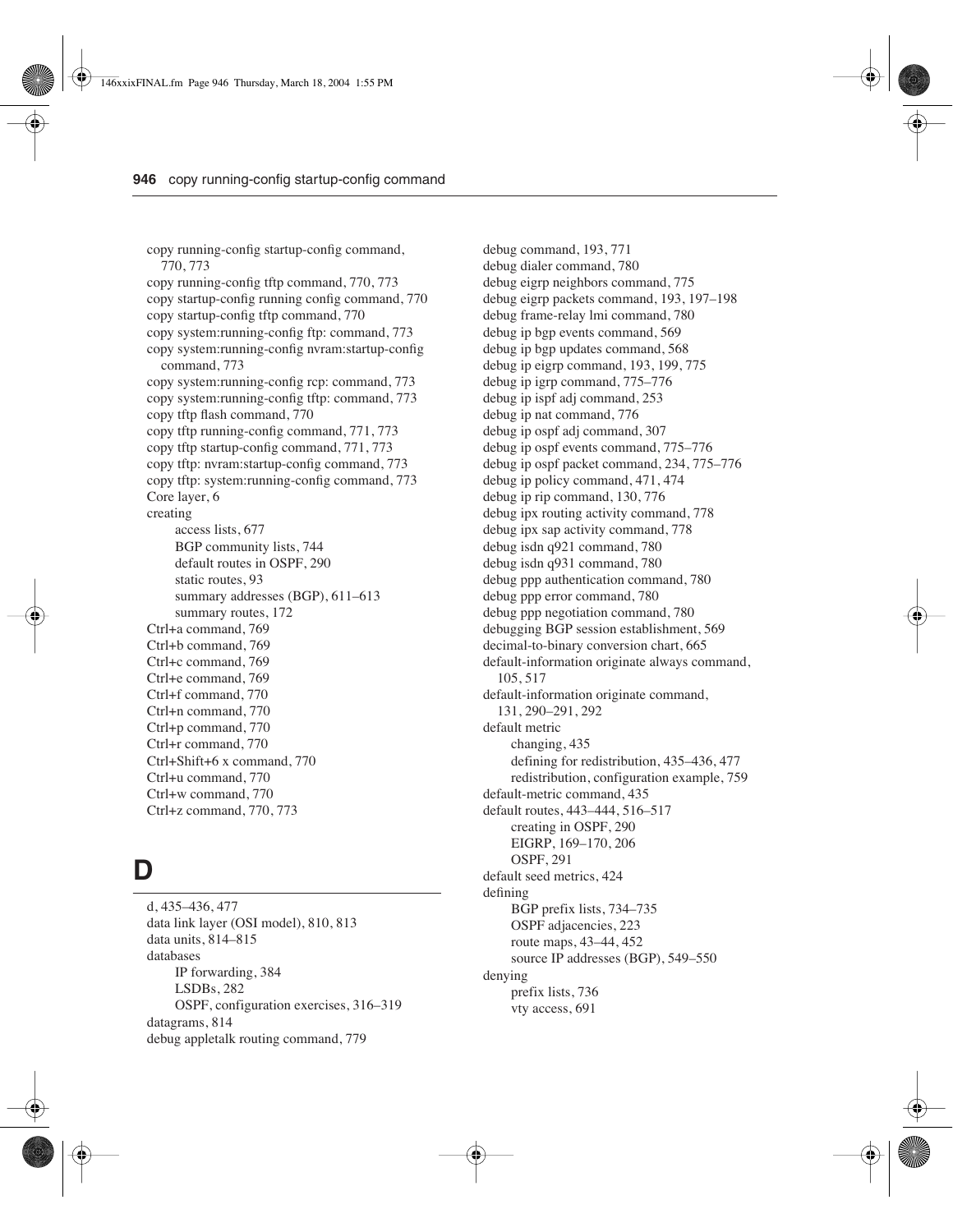**947** EGPs

depletion (IP addresses, 34 description command, 775 designing networks benefits of good design, 8 flexibility, 11 functional structure design, 4 predictability, 10 scalability, 9 scalable network design, 4 route reflectors, 749–751 destination addresses, 474 DHCP (Dynamic Host Configuration Protocol), 8 dialer idle-timeout command, 781 dialer load-threshold command, 781 dialer map command, 781 dialer pool command, 781 dialer pool-member command, 781 dialer string command, 515, 781 dialer-group command, 781 dialer-list list command, 781 dialer-list protocol command, 781 diameter limit (EIGRP for IPX), 704 Diffused Update Algorithm (DUAL), 143, 157, 161–165, 201, 837 disable command, 771 disabling automatic summarization, 110, 172 BGP peer groups, 549 BGP synchronization, 556 disconnect command, 771 discontiguous networks, summarizing routes, 102 discovery (address), 700–701 displaying route maps, 471, 860 distance bgp command, 458–459 distance command, 461–463 distance vector routing protocols, 146, 221. *See also* advanced distance vector routing protocols distribute lists, 445, 732, 735 configuring, 447 controlling redistribution, 449 extended access lists, 734 in vs. out, 447 processing, 445 distribute-list command, 445 distribute-list out command, 448 Distribution layer, 6–7 domain authentication, 723 don't care bits, 677

dotted decimal notation, 18 DRs, 242–243 DUAL (Diffused Update Algorithm), 143, 157, 161, 163–165, 201, 837 dual-stack transition, 57 duplex command, 786 Dynamic Host Configuration Protocol (DHCP), 8 dynamic IGP routes, redistributing into BGP, 638 dynamic routing, 95–96

#### **E**

E1 routes, 284 E2 routes, 284 EBGP (External BGP), 520 configuring for two neighbors (configuration exercise), 582–590 weight, 626 multihop, 552–553 next hop, 529 setting the MED with route maps, 622–626 edge routers connecting to internal routers, 70 setup, 66 translating to, 71 EGPs, 532–533 BGP (exterior gateway protocols), 507, 861 aggregator attribute, 606, 867 appropriate use of, 513, 861 AS-path attribute, 528 ASs, 507–508 atomic aggregate attribute, 606, 867 attribute type codes, 527 attributes, 526 CIDR, 605–606 community attribute, 533 creating summary addresses, 611–612 default routes, 516–517 floating static routes, 515–516 MED attribute, 534 message types, 523–525, 569, 572, 863 neighbors, 517 next-hop attribute, 529–531 origin attribute, 532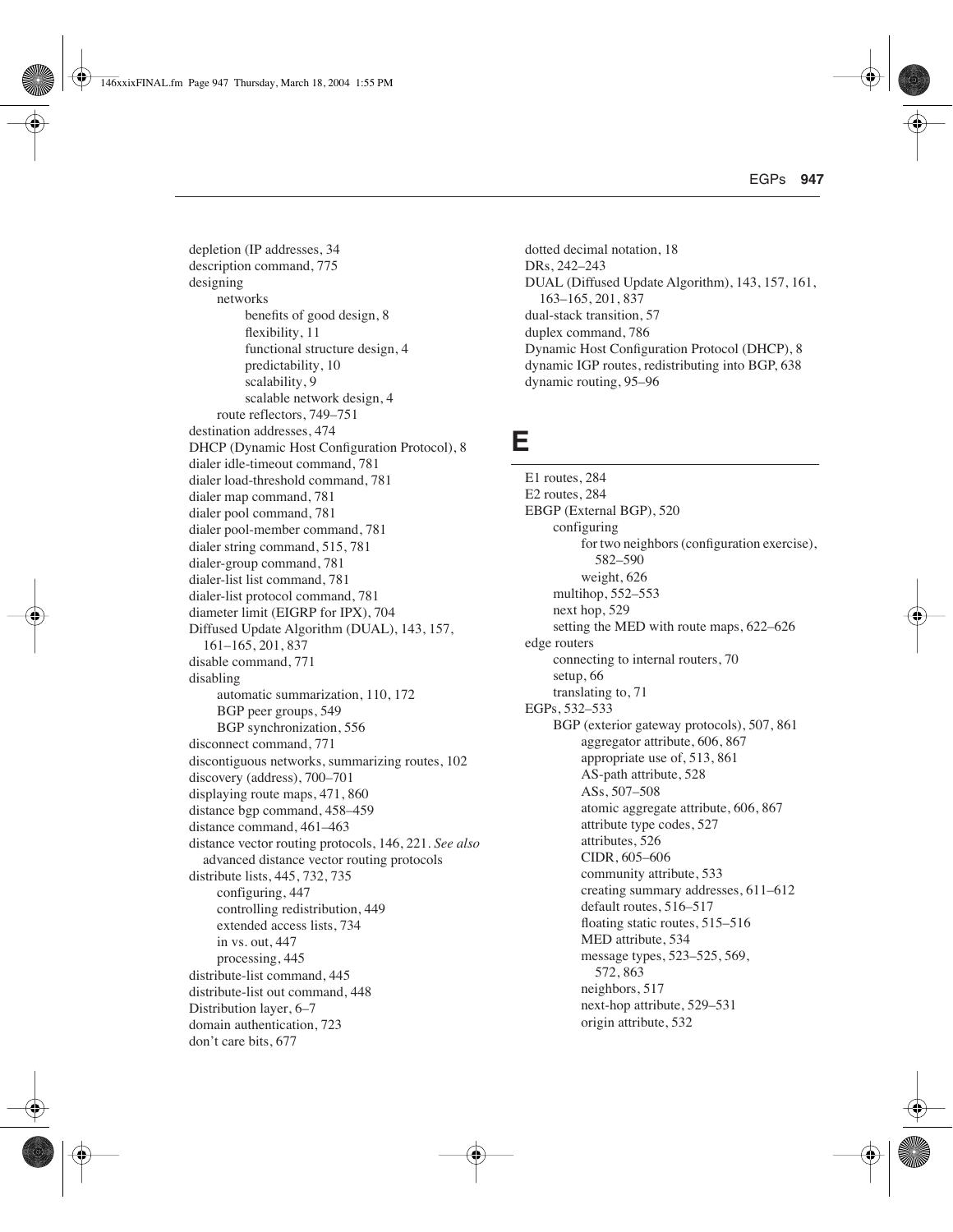path of last resort, 515 peer group configuration, 546 policy-based routing, 512 resetting sessions, 557–559 RFCs, 510 route selection, 543–545, 616 static routes, 514–516 synchronization rule, 541–542, 573, 597 tables, 522, 862 troubleshooting, 568 verifying operation, 564–567 weight attribute, 535–536 EIGRP, 143, 153 ACKs, 180 for AppleTalk, 705 automatic network-boundary summarization, 107 autosummarization, 173 auto-summary command, 108 bandwidth, 176 configuring, 166 basic configuration example, 167–168 default routes, 169–170 examples, 706–709 wildcard mask, 168 debug eigrp packets command, 197–198 debug ip eigrp command, 199 default metric, 433–436 default routes, 206 default-metric command, 435 disabling automatic summarization, 110 feasible routes, 175 feasible successors, 147 going active on a route, 181 hold time, 150–152 for IPX, 704 K-values, 150 limiting query range, 185 with a stub, 188–190 with summarization, 186 link utilization, 176, 179 load balancing, 173–174 metric, 146 calculation example, 156 K-values, 155 variables, 154–155 metric-value parameters, 432 multipoint interfaces, 176

neighbor relationship route selection, 154–155 Seq number, 151 split horizon, 154 uptime, 150 neighbor table, 146, 150 operational characteristics, 146 packets, 148, 836 query scoping, 182 redistribute command, 431–432 redistribution between OSPF and EIGRP, 420 route summarization, 103, 145, 170–173 routing process, 144 routing table, 157, 161–165, 201, 837 scalability rules, 191 variables, 181–182, 191 scalable internetworks, 180 sequence numbers vs. serial numbers, 198 show ip eigrp topology command, 196 show ip protocols command, 195 show ip route command, 193 successors, 146 summarization (configuration exercise), 205 terminology, 146 tiered network model, 192 topology table, 152 topology tables, 146 update and query example, 182–184 verifying operation, 192–193 WAN links, configuring, 175–176, 180 eigrp log-neighbor-changes command, 182 eigrp stub command, 189 electing DRs, 242 enable command, 771 enable password command, 774 enable secret command, 774 encapsulation, 809 encapsulation command, 782 encapsulation dot1q command, 775 encapsulation isl command, 775 end command, 774 end systems (ESs), 357 equal-access command, 472 erase nvram: command, 773 erase startup-config command, 771, 784 error checking, 812 error recovery, 812 Esc+b command, 770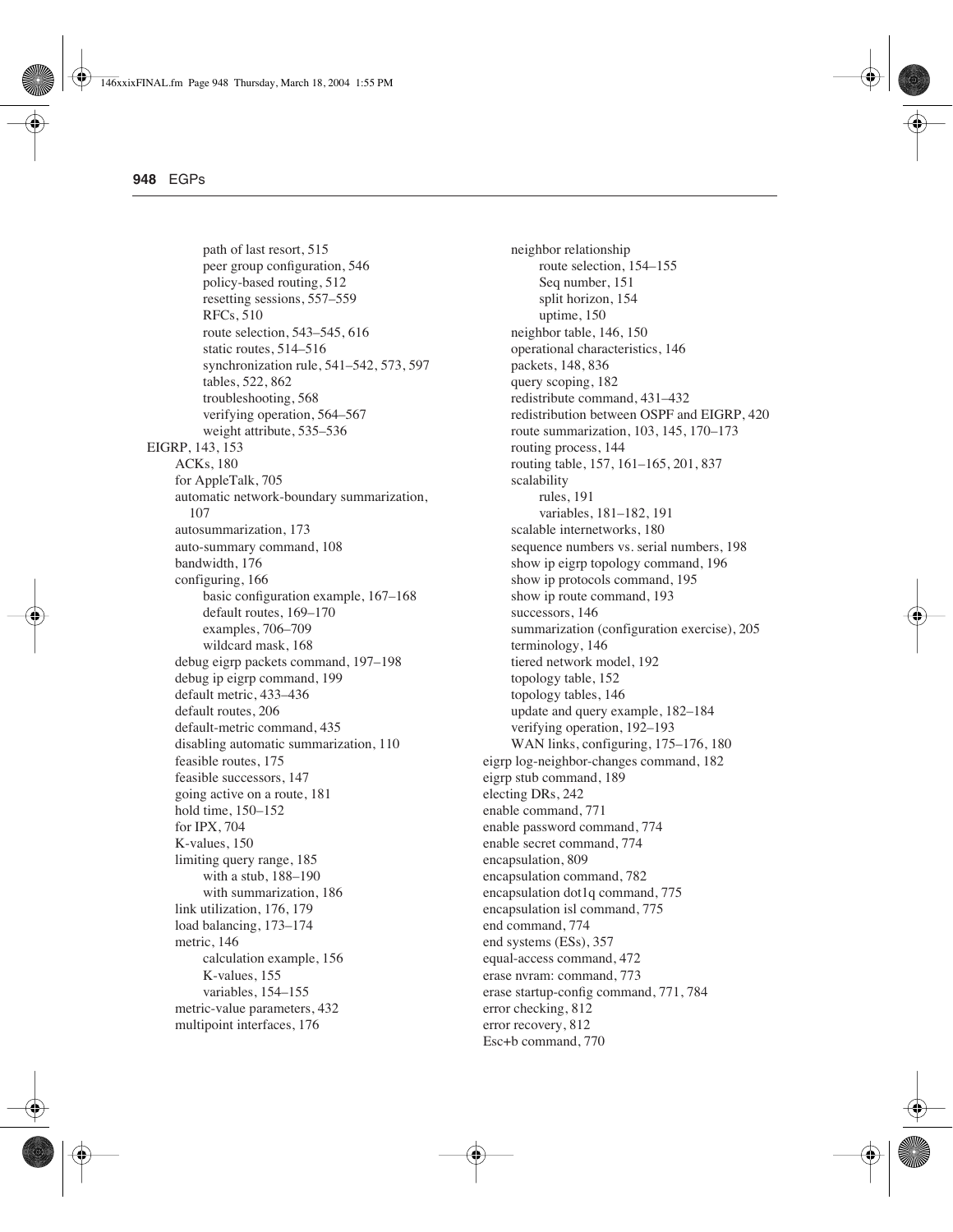Esc+f command, 770 ESs (end systems), 357 EUI-64 format, 50 EXEC commands, 775 exec-timeout 0 0 command, 774 exit command, 771, 774 extended access lists, 44, 466 configuring, 683–686 in distribute lists, 734 example, 689–690 placement, 690–691 process flow, 682 extended IP access lists, wildcard masks, 676 extending IP addresses, 665 CIDR, 32–34 subnetting, 16–17 IP classful addresses, 669 extension headers (IPv6), 55 external BGP neighbors, 520, 534 external OSPF routes, 284 external routes EIGRP, 154 summarization, 287

# **F**

fast-switched policy routing, 470 faulty design in route reflectors, 751 FD (feasible distance), 157–158 feasible routes (EIGRP), 175 feasible successors (FS), 159 EIGRP, 147 requirements, 159 feedback, 421, 454 filtering, 448, 465–470, 860 BGP, 732 packets, 673–674 routes, 42–43, 63, 450, 829 routing updates (configuration exercise), 493 with prefix lists, 736–737 Fixed Length Subnet Masking (FLSM), 19 flapping, 28 flexibility of good network design, 11 floating static routes, 115, 515–516 flooding subprotocol, 379 flow control, 811–812

FLSM (Fixed Length Subnet Masking), 19 flush, 119 forcing EIGRP autosummarization, 173 frame relay interfaces, EIGRP configuration, 176–179 NBMA, 246–248 topologies, 244 frame-relay interface dlci command, 782 frame-relay inverse-arp command, 782 frame-relay lmi-type command, 782 frame-relay map command, 782 frames, 813 framing command, 782 FS (feasible successor), 159 full-mesh neighbor environment (BGP), 538–540 full-mesh topology, 244 fully meshed core layer, 6 functional structure design, 4

# **G**

general configuration commands, 773–774 general interface configuration commands, 774–775 generating default routes (OSPF), 291 geographic structured design, 5 global configuration commands, 17 goals of redistribution, 439 going active on a route, 181 guidelines of static routing configuration, 443

## **H**

H (Handle), 150 headers, 809, 813 hello interval (EIGRP), 148, 836 Hello packets, 148, 836 Hello PDUs, 373 Hello protocol, 228 helper addresses, 695–696 configuring, 697–698 example, 698–700 server placement, 696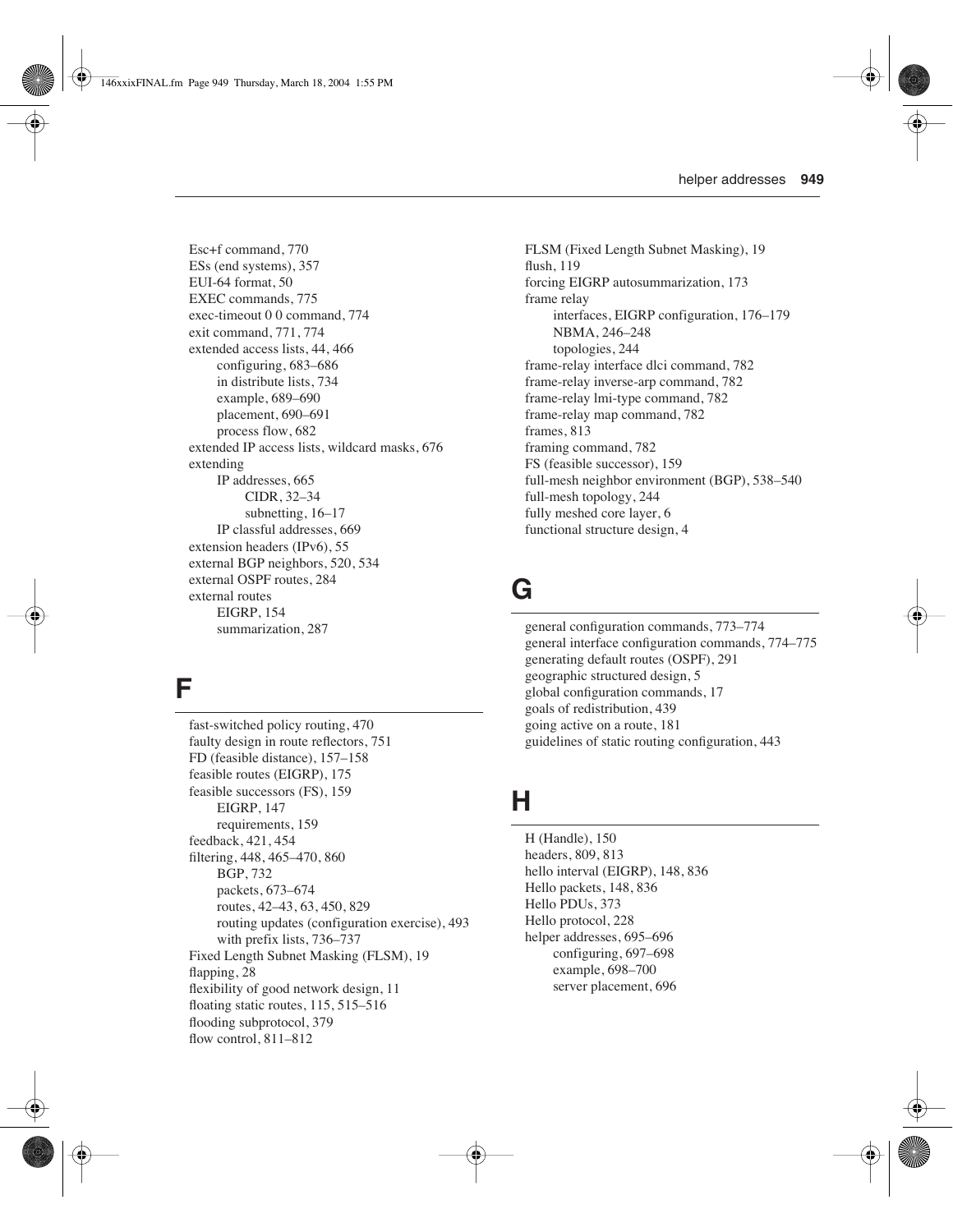hierarchical addressing, 13 benefits, 12 planning, 12 summary numbers, 12 hierarchical layers, 6 access layer, 7 distribution layer, 7 fully meshed core layer, 6 hub-and-spoke core layer, 7 history size command, 774 hold time, 149–152, 200, 524 holddown, 119 hop-by-hop routing paradigm, 512 hostname command, 774, 785 hosts per class (IP addresses), 668–669 HSRP (Hot Standby Router Protocol), 700–701 hub-and-spoke core layer, 7 hybrid routing protocols, 837 EIGRP, 143, 146 configuring, 166 DUAL, 157, 161–165, 201 feasible successors, 147 going active on a route, 181 hello packets, 148 hold time, 152 load balancing, 173–174 neighbor tables, 146 operational characteristics, 146 packets, 148, 836 query scoping, 182 reliability, 151 route summarization, 170–173 routing process, 144 scalability variables, 181–182, 191 successors, 146 summarization, 145 tiered network models, 192 topology table, 152 topology tables, 146 verifying operation, 192–193 WAN links, 175–176, 180

IANA (Internet Assigned Numbers Authority), 508 IBGP (Internal BGP), 521 configuring full-mesh IBGP (configuration exercise), 592–599 for two neighbors (configuration exercise), 582–590 full mesh, 538 full-mesh confutation exercise example, 579–582 next hop, 529 setting local preference, 618–621 split horizon rule, 537 ICMP messages, 675 ICND router commands, 769–770 IDI (initial domain identifier), 366 idle state troubleshooting (BGP), 570 IDP (initial domain part), 366 IEEE (Institute of Electrical and Electronic Engineers), 811 IGPs (interior gateway protocols), 507, 861 dynamic routes, 638 IGP adjacencies, 537 redistribution, 637–639 IGRP default metric, 433–436 default-metric command, 435 metric-value parameters, 432 passive-interface command, 436 redistribution configuration example, 757–758 route summarization, 103 implementing route summarization, 31 implicit denies, 736 implicit deny any entries (access lists), 676 implicit wildcard masks, 679 In, 309, 398, 574 information exchange process (OSI model), 809–810 information formats, 813–814 initial domain identifier (IDI), 366 initial domain part (IDP), 366 injecting default routes into areas (OSPF), 291 inserting routes into IP routing tables, 116 inside global IP addresses, 36, 828

inside local IP addresses, 36, 828

**I**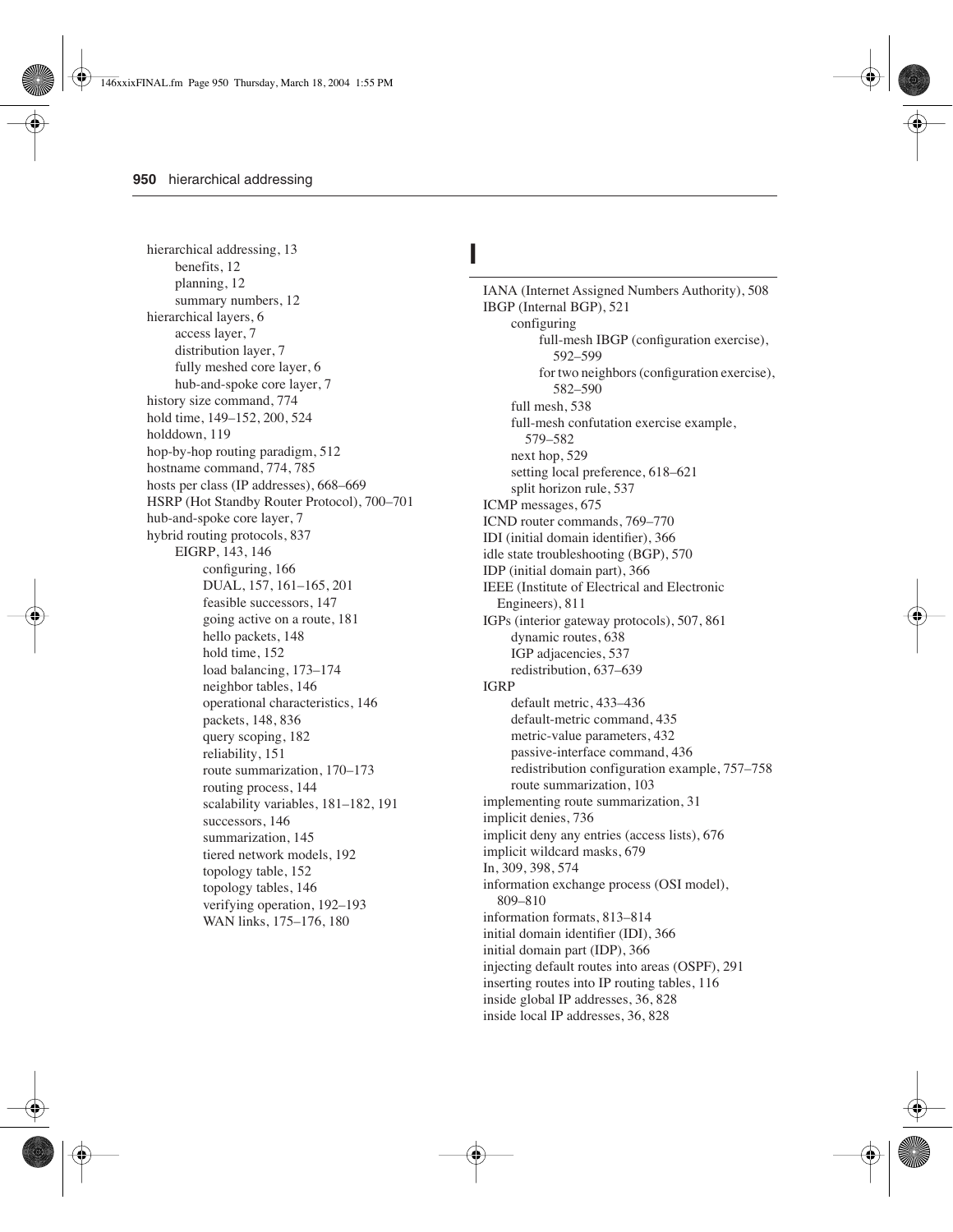integrated IS-IS, 360 configuring enabling IS-IS on routers, 391 NET, 392 optimization, 393–394 scalable IS-IS in large networks, 395 verification, 396–397 in an IP and CLNS environment, 382 IP forwarding databases, 384 Integrated IS-ISv6, 60 interarea addressing and routing, 370–372 interarea route summarization, 287 interarea routes, 728 interface authentication, 720 interface command, 774–775, 785 interface configuration commands, 774–775 interface vlan 1 command, 785 interfaces loopback, 695 unnumbered, 694–695 Intermediate System Hellos (ISHs), 360 Intermediate System-to-Intermediate System Protocol. *See* IS-IS internal BGP neighbors, 521 internal routers downloading configuration files, 73 EIGRP, 154 International Organization for Standardization (ISO), 355 internetworks, 191 intra-area addressing and routing, 370–372 intra-area routing, 387 invalid, 119 IP advanced IP addressing, 3 benefits of optimized IP addressing plans, 11–13 planning, 4 scalable network addressing example, 14 configuration commands, 777 ip access group command, 678 IP access lists, 673–674 backwards compatibility, 674 configuring, 693 creating, 677 extended example, 689–690 in distribute lists, 734

standard, 674 configuring, 676–678 example, 680–681 numbering, 674 processing, 676 wildcard masks, 676, 679 ip access-group command, 777 ip access-list command, 777 ip address command, 777, 785 IP addressing CIDR, 32–34, 605–606 classes, 668–669 classful, 669 configuring secondary addresses, 416 converting between decimal and binary, 667 depletion, 34 dotted decimal notation, 18 EXEC commands, 775–776 extending, 665 helper addresses, 695–696 configuring, 697–698 example, 698–700 server placement, 696 hierarchical, 12 IPv6 address aggregation, 49 address autoconfiguration, 50 address format, 47 address types, 48 addressing, 47 benefits, 46 features, 46 packet format, 52–55 renumbering, 51 routing protocols, 59–61 to IPv4 interoperability, 56 job aids, 663 migrating to a new space, 415 NAT, 35 configuring with access lists, 39–40 configuring with route maps, 41 features supported, 37 overlapping networks, 38 route maps examples, 44–45 terminology, 36 network masks, 18–19 planning new allocation during routing protocol migration, 413–414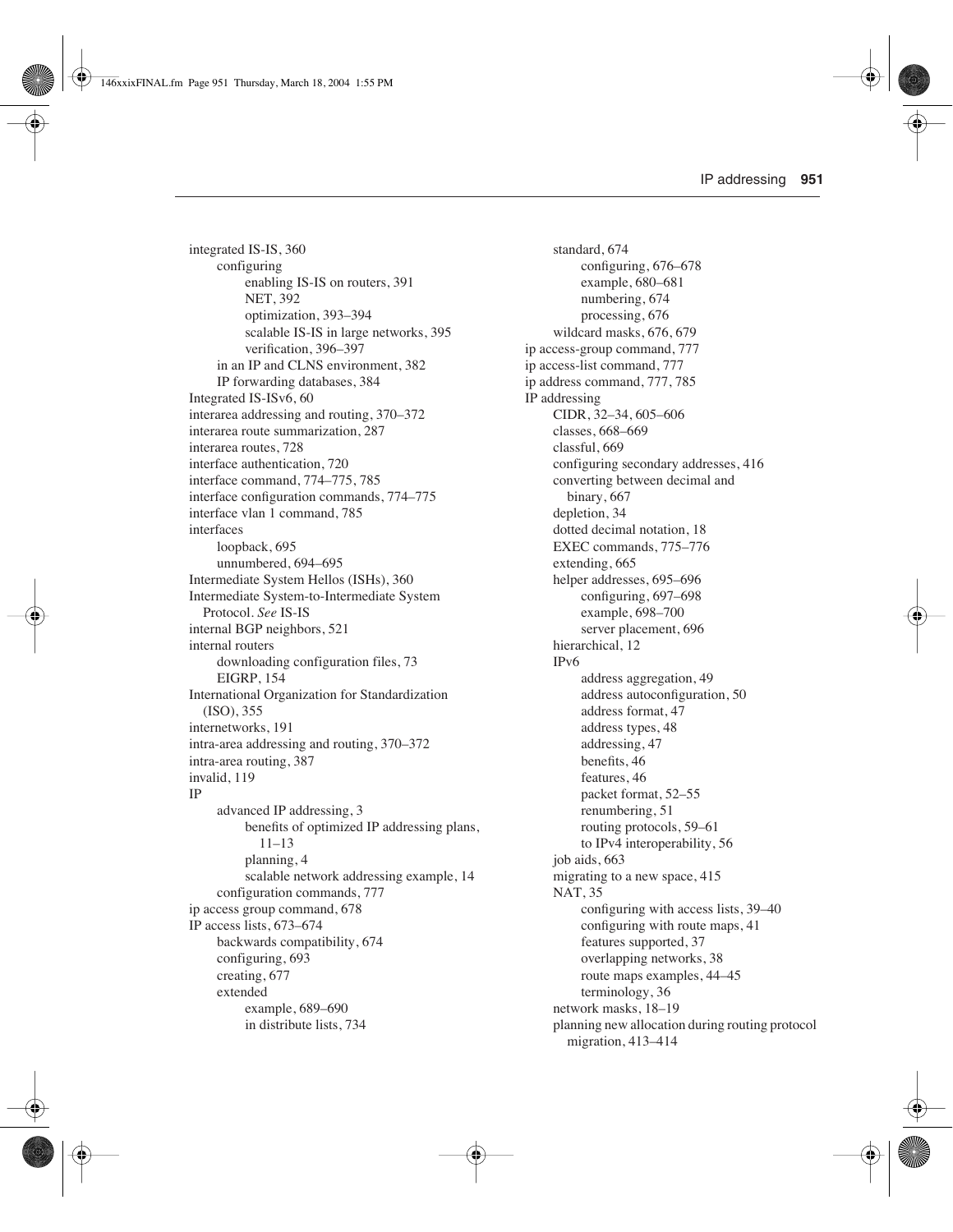redistribution example, 754–757 route summarization implementation, 31 in IP routing protocols, 32 operation in Cisco routers, 31 planning nonscalable network addressing, 15–16 subnet masks calculating, 670–672 prefixes, 18, 672–673 subnetting, 16–17 summarizing in a VLSM-designed network, 30 unnumbered interfaces, 694–695 VLSMs, 20, 26 ip classless command, 104–105, 190, 777 ip community list command, 744 IP configuration commands, 777–778 ip default network command, 444 ip default-gateway command, 444, 785 ip default-network command, 443–444 ip domain-lookup command, 777 ip eigrp hello-interval command, 149 IP forwarding databases, 384 ip forward-protocol command, 698–699 ip helper-address command, 697–698 ip host command, 777 ip inside source command, 42 ip name-server command, 777 ip nat command, 777 IP NAT inside interface, 37 ip nat inside source list command, 71 IP NAT tables, 36 ip netmask-format command, 777 ip policy route-map equal-access command, 473 ip prefix-list command, 736–739 ip rip receive version interface command, 111 ip rip send version interface command, 111 ip route command, 93, 515, 777 IP route filtering, 448 ip route-cache policy command, 470 IP routing, 91 classful routing tables, 103 classless optimizing, 134 optimizing routes, 125 dynamic routing, 95–96 holddown, 119 integrated IS-IS operations, 382 ODR, 97–98

protocol chart comparisons, 117–121 protocol comparisons administrative distance, 113–114 floating static routes, 115 inserting routes into IP routing tables, 116 static routing, 91–92 configuring, 93 configuring static default routes, 94 IP routing protocols, migrating to multiple, 411 IP address allocation, 413–414 migration considerations, 412 new IP address spaces, 415–416 new routing protocols, 417–418 redistribution, 418–423 redistribution, configuring, 426–434 redistribution, example, 438 redistribution, implementation considerations, 425 ip subnet zero command, 17 ip subnet-zero global configuration command, 17 ip summary address eigrp command, 172 ip summary-address rip interface command, 112 ip unnumbered command, 694 IPv4 access lists, 673 converting IP addresses between decimal and binary, 667 determining IP address classes, 668 IPv6 interoperability, 56 IPv6 6to4 tunneling, 58–59 address aggregation, 49 address format, 47 address types, 48 addressing, 47 autoconfiguration, 50 renumbering, 51 benefits of, 46 dual-stack transition, 57 features, 46 manually configured tunnels, 58 overlay tunnels, 57 packet format, 52 IPv4 header format, 52 IPv6 extension headers, 55 IPv6 header format, 54 SCTP, 54 routing protocols, 59 BGP4+, 61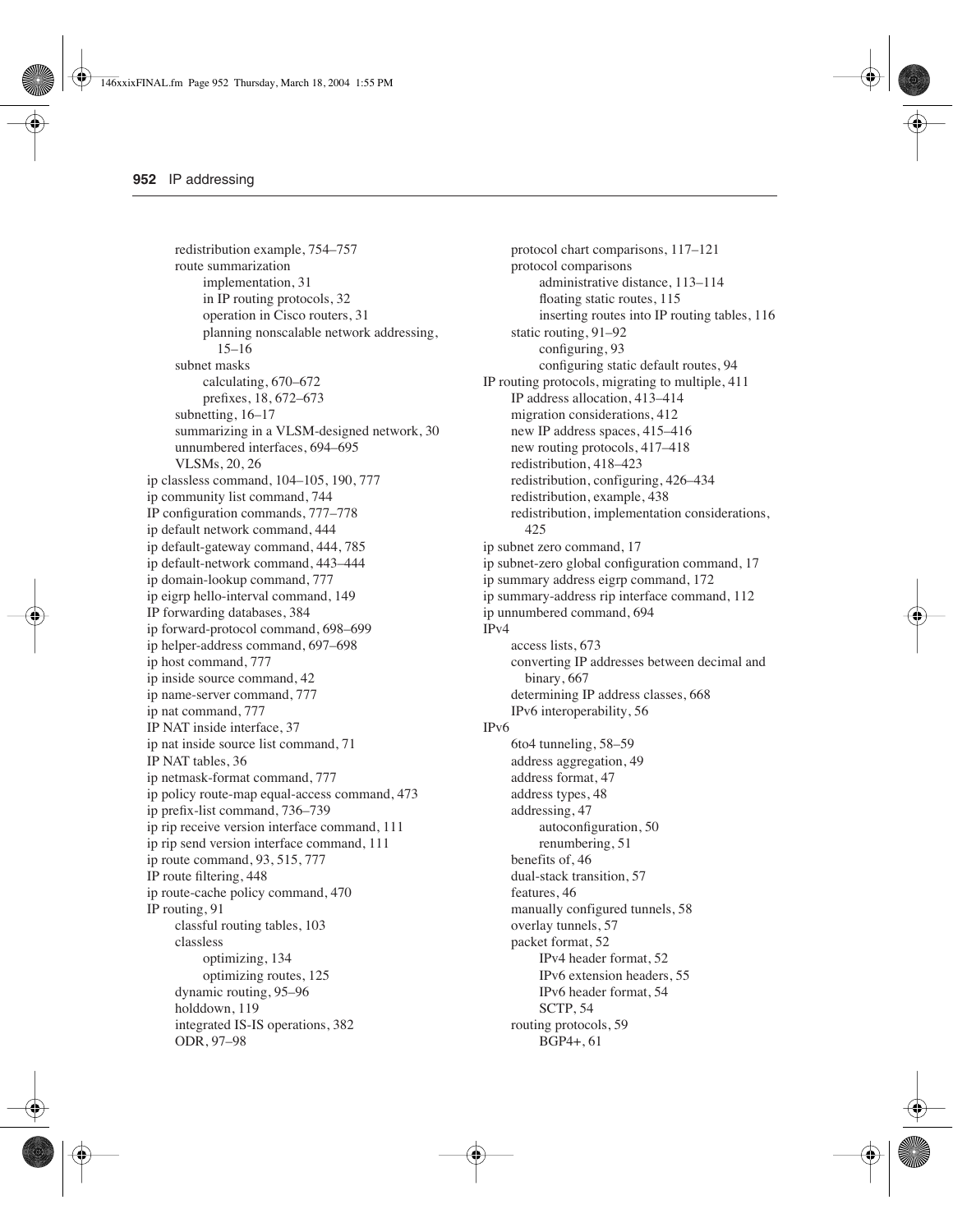Integrated IS-ISv6, 60 OSPFv3, 60 RIPing, 60 to IPv4 interoperability, 56 IPv6 extension headers, 55 IPv6 header format, 54 ipx access-group command, 778 IPX commands, 778 IPX configuration commands, 778–779 ipx delay command, 779 ipx input-sap-filter command, 779 ipx maximum-paths command, 779 ipx network command, 779 ipx output-sap-filter command, 779 ipx routing command, 779 isdn spid1 command, 782 isdn spid2 command, 782 isdn switch-type command, 782 ISHs (Intermediate System Hellos), 360 IS-IS (Intermediate System-to-Intermediate System Protocol), 355, 372, 717 area routing, 383–384 authentication, 719–723 CLNS environments intra-area and interarea addressing and routing, 370–372 IS-IS PDUs, 373–375 link-state database synchronization and adjacency, 379–380 topologies, 376–378 configuring, 390 enabling IS-IS on routers, 391 NET, 392 optimization, 393–394 scalable IS-IS in large networks, 395 verification, 396–397 history of, 362 identifying systems, 367 in an IP and CLNS environment, 382 criteria and path selection for IS-IS area routing, 383–384 show commands, 385–389 NSAP address structure, 366 OSI routing levels, 360–361 PDUs, 373–375 redistribute command, 433–434 route leaking, 725–729

route summarization, 103 routing, 356 adjacencies, 356 ES-IS, 359 integrated design principles, 358 issues and complications, 359 TLVs, 717–718 troubleshooting, 396–397 vs. OSPF, 362–364 isis priority command, 377 ISO (International Organization for Standardization), 355 ISPs (Internet service providers), 510 multihoming, 627 default routes from all providers, 628, 640 examples, 635–637 full routing table from each provider, 631–633 partial routing table from each provider, 629 redistribution into IGP, 639

# **J – L**

job aids decimal-to-binary conversion chart, 665 IP addresses, 663 subnetting, 663 keepalive messages (BGP), 524–525 K-values, 150, 155 L0 routing, 361 L1 routing, 361 L2 routing, 361 L3 routing, 361 LANs adjacencies, 381 protocols, 807 limiting vty access, 691 line command, 774 line vty command, 692 linecode command, 782 link utilization (EIGRP), 176, 179 link-state acknowledgment (LSAck), 225 link-state advertisements. *See* LSAs link-state database synchronization and adjacency, 379–380 link-state databases. *See* LSDBs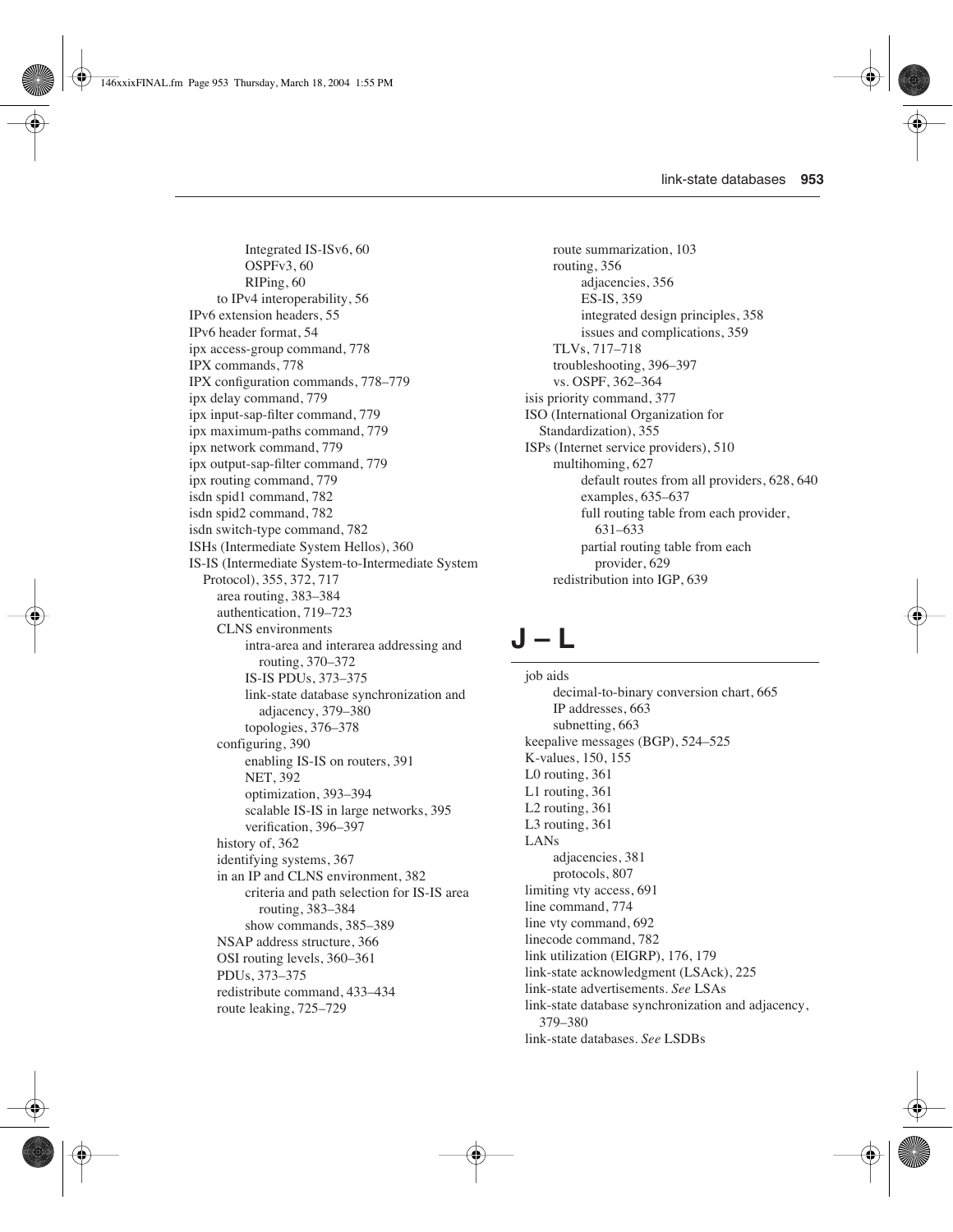link-state packets, 374–375 link-state PDUs, 373 link-state routing protocols OSPF, 291, 709–711 overview, 219–220 link-state sequence numbers, 233 LLC (Logical Link Control), 811 load balancing BGP, 543 EIGRP, 173–175 local preference changing for all routes, 618 changing with route maps, 620–621 example, 619 local preference attribute (BGP), 532–533 logging synchronous command, 774 login command, 774, 785 logout command, 771 loopback interfaces, 239–240, 695 loops, redistribution considerations, 421 lost passwords, 764–767 lower layers (OSI model), 806 LSAck (link-state acknowledgment), 225 LSAs (link-state advertisements), 276 type 7, 709–710 types, 278 type 1 LSAs, 279 type 2 LSAs, 280 type 3 LSAs, 281 type 4 LSAs, 281 type 5 LSAs, 282 LSDB sychronization, 379–381 LSDBs (link-state databases), 276–278, 282

### **M**

MAC (Media Access Control), 811 mac-address-table permanent command, 785 mac-address-table restricted static command, 785 mac-address-table static command, 786 manual summarization, 173 manually configured tunnels, 58 masks network masks, 18–19 subnets, 16 match community command, 744 match ip address command, 466

match length command, 467 maximum-paths command, 545 MED, setting with route maps, 622–626 MED attribute (BGP), 534 media-type command, 775 messages, 814 BGP, 523–525, 569, 572, 863 ICMP, 675 metric command, 293 metrics, 96 changing default metrics, 435 EIGRP, 146 for AppleTalk, 705 for IPX, 704 K-values, 155–157. *See also* DUAL variables, 154–155 seed metrics, 424 metric-value parameters (EIGRP & IGRP), 432 migrating to classless routing protocols, 122–134 to multiple IP routing protocols, 411 IP address allocation, 413–416 migration considerations, 412 new routing protocols, 417–418 redistribution, 418–425 redistribution, configuration, 426–434 redistribution, example, 438 to new IP address space, 415 to route reflectors, 750–751 modifying administrative distance, 457–458, 463 BGP, 553 weights in multihomed routes, 636 more nvram:startup-config command, 773 more system: running-config command, 773 multiaccess networks, 151–152 multicast addresses, 48 multihoming, 627 configuring no special tuning example, 635–636 weight attributes changed, 637 default routes from all providers, 628, 640 types of, 627 multiple path selection (BGP), 545 multiple-area OSPF, configuring, 714–717 multiplexing, 812 multipoint interfaces, 176 multipoint subinterfaces, 252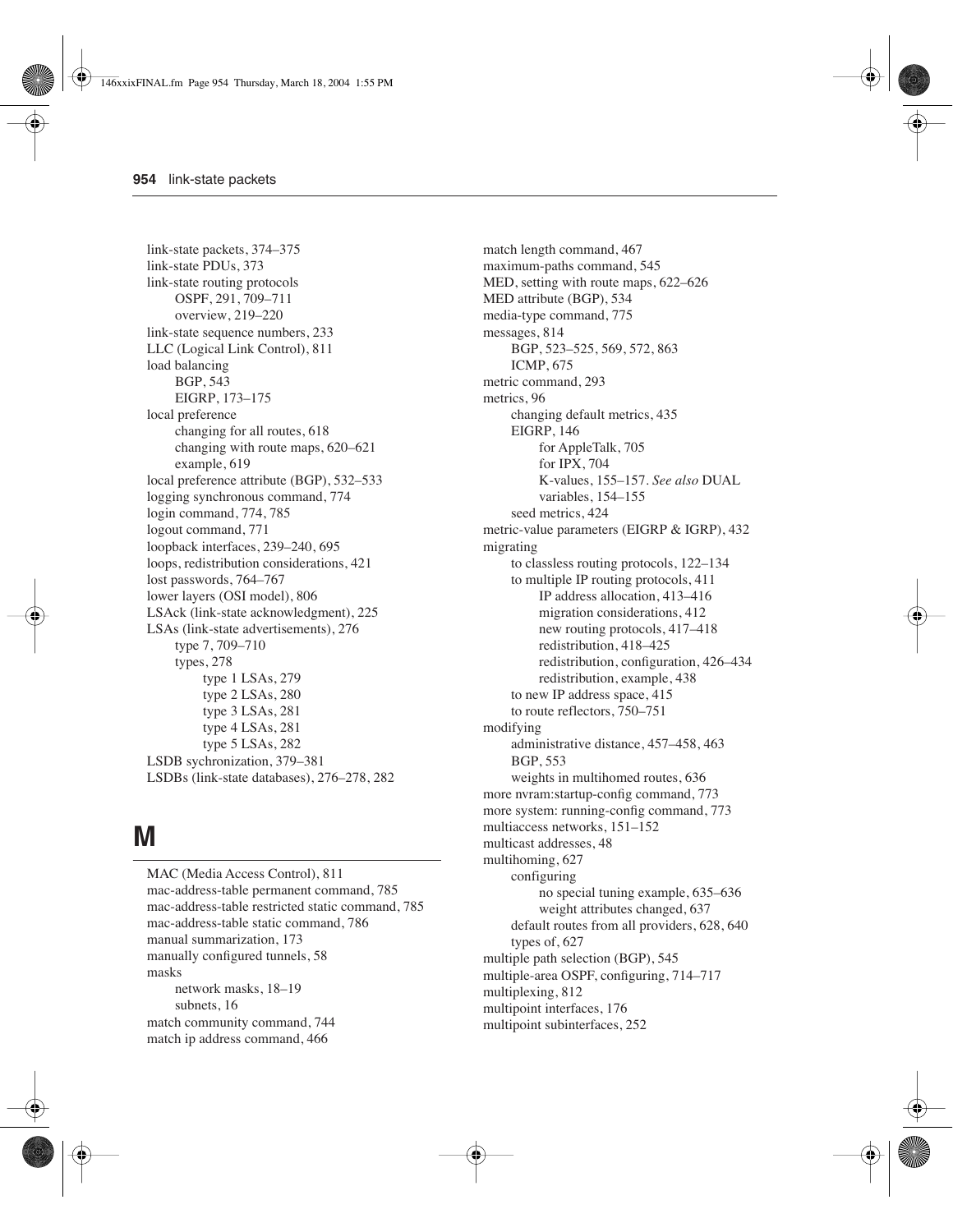# **N**

NAT (Network Address Translation), 3, 34–35 configuration exercise commands, 69 configuring with access lists, 39 extended access list translation, 40 configuring with route maps, 41 features supported, 37 overlapping networks, 38 route maps example, 44–45 translating internal addresses, 72 route maps terminology, 36 NBMA configuration in nonbroadcast mode, 247 OSPF commands for NBMA frame relay, 246– 248 OSPF over NBMA topology summary, 254 topologies, 245 neighbor distribute list command, 733–734 neighbor peer–group command, 547 neighbor prefix list command, 737 neighbor relationships **EIGRP** DUAL, 157, 162–165 EIGRP Hello packets, 148 route selection, 154–155 Seq number, 151 split horizon, 154 uptime, 150 neighbor route-reflector-client command, 753 neighbor send-community command, 743, 745 neighbor table (EIGRP), 146, 150 neighbor update-source command, 550 neighbor weight command, 626 neighbors BGP, 517, 520 external BGP neighbors, 520 internal BGP neighbors, 521 peer group configuration, 546 feasible successors (EIGRP), 147 NET, 392 NET addresses, 368 Network Address Translation. *See* NAT network boundary summarization, 607 network command, 96, 555, 608–610, 639, 777

network layer OSI model, 811 packets, 813 network statement, 95 networks broadcast, 376 Class C, 33 designing benefits of good design, 8 flexibility, 11 functional structure design, 4 predictability, 10 scalability, 9 scalable network design, 4 discontiguous, 3 masks, 18–19 multiaccess, 151–152 point-to-point, 378 protocols, 807 scalable networks, 19 networks per class (IP addresses), 668–669 next-hop attribute (BGP), 529–553 no auto-summary command, 107 no ip classless command, 67, 105, 133 no passive interface command, 437 no shut command, 311 no synchronization command, 638 nonbroadcast multiaccess networks, 244 nonclients, 748 nonscalable internetworks, 191 nonscalable network addressing, 15–16 notification messages (BGP), 525 NSAP addresses, 365–366 NSEL, 368 NSSAs (not-so-stubby areas), 300–302, 709–711 numbering standard IP access lists, 674

### **O**

obtaining VLSM calculators, 26 ODR (On-Demand Routing), 97–99 of, 719 one-way redistribution, 425 Open System Interconnection model. *See* OSI model operation, 393 operational characteristics (EIGRP), 146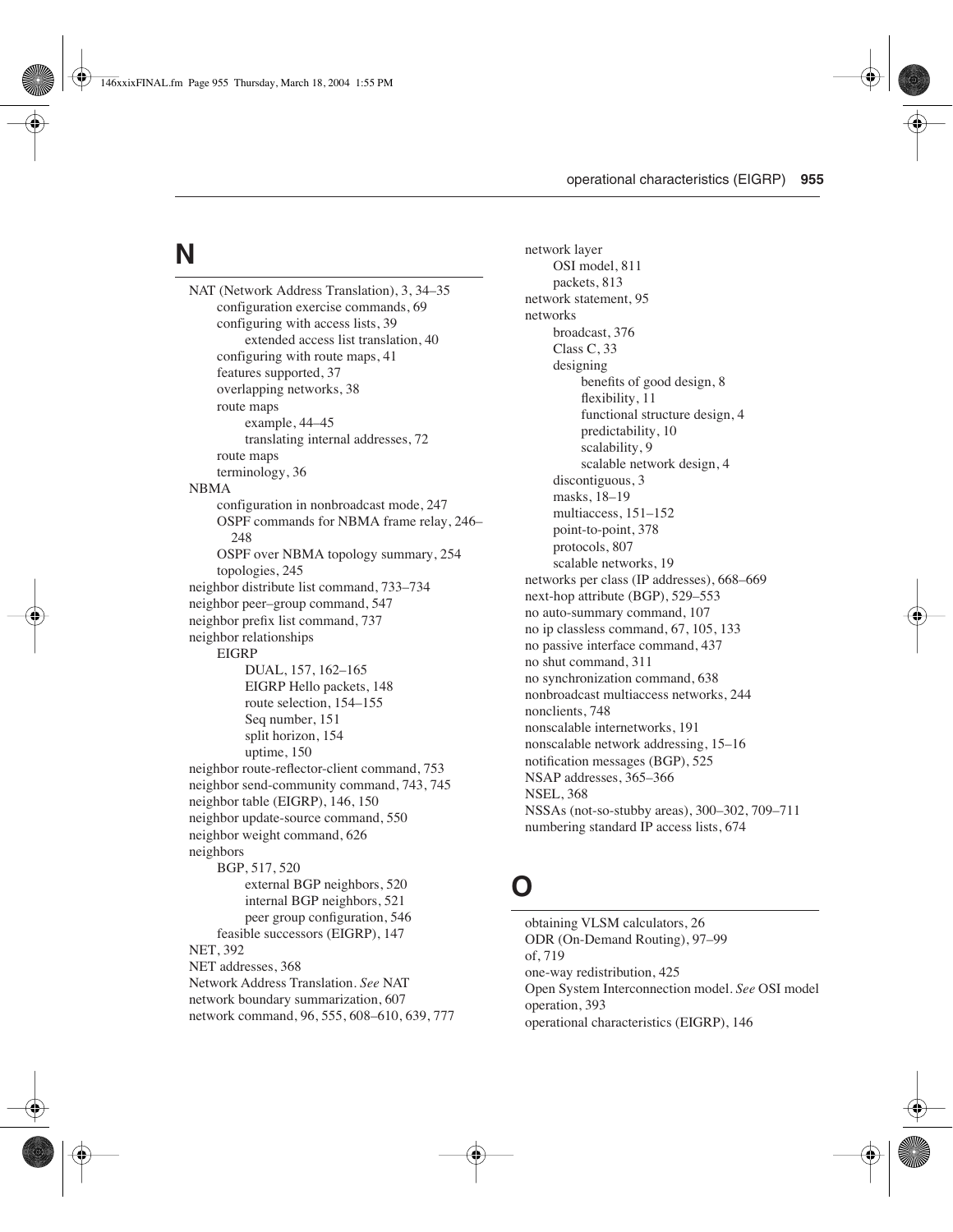optimizing classless routes, 125, 134 IS-IS, 393–394 optional attributes (BGP), 526 optional nontransitive attributes (BGP), 534 optional transitive attributes, 533, 606, 742, 867 options ip prefix-list, 737–739 neighbor prefix list commands, 737 origin attribute (BGP), 532 OSI (Open System Interconnection) protocols, 355, 360–361 OSI (Open System Interconnection) model application layer, 813 characteristics, 806 communication between layers, 807 control information, 809 data link layer, 810 information exchange process, 809–810 layer services, 808 lower layers, 806 network layer, 811 physical layer, 810 presentation layer, 812 protocols, 807 transport layer, 811 upper layers, 806 OSPF adjacency behavior for a point-to-point links, 241 adjacency behavior for broadcast networks, 242–243 adjacency behavior for nonbroadcast multiaccess networks, 244 areas, 293 NSSAs, 300–302 stubby areas, 295–296, 300 totally stubby areas, 297–300 calculating the costs of E1 and E2 routes, 284 calculation, 224–225 changing the cost metric, 285 Cisco-specific modes for neighborship, 251 commands for NBMA frame relay, 246–248 configuration exercises configuring for complex Frame Relay networks, 312–315 configuring for multiple areas and frame relay NBMA, 309–311

configuring OSPF for complex Frame Relay networks, 325–332 configuring OSPF for multiple areas and Frame Relay NBMA, 322–324 configuring the OSPF virtual link, 319–321 OSPF databases, 316–319, 334, 337–341 virtual links, 345–349 configuring manipulating OSPF router ID, 238 single area, 235–238, 255–258 verifying operations, 236–238 debug ip ospf adj command, 253 default route generation, 291 default static routes, 517 defining adjacencies, 223 OSPF areas, 221–222 design guidelines, 278 frame relay topologies, 244 link-state routing protocols overview, 219–220 link-state sequence numbers, 233 loopback interfaces, 239 LSA types, 278 type 1 LSAs, 279 type 2 LSAs, 280 type 3 LSAs, 281 type 4 LSAs, 281 type 5 LSAs, 282 LSDBs, 282 multiple-area configuration example, 714–717 multipoint subinterfaces, 252 neighbor adjacency establishment exchange process and adjacency states, 229–233 Hello protocol, 228 NSSAs, 709–711 over NBMA topology summary, 254 packet types, 226–227 point-to-multipoint mode, 249 redistribution between OSPF and EIGRP, 420 route summarization, 103, 286–287 commands, 288–289 creating default routes, 290–292 routing tables, 283 single-area configuration, 712–713 subinterfaces, 251 using multiple areas, 277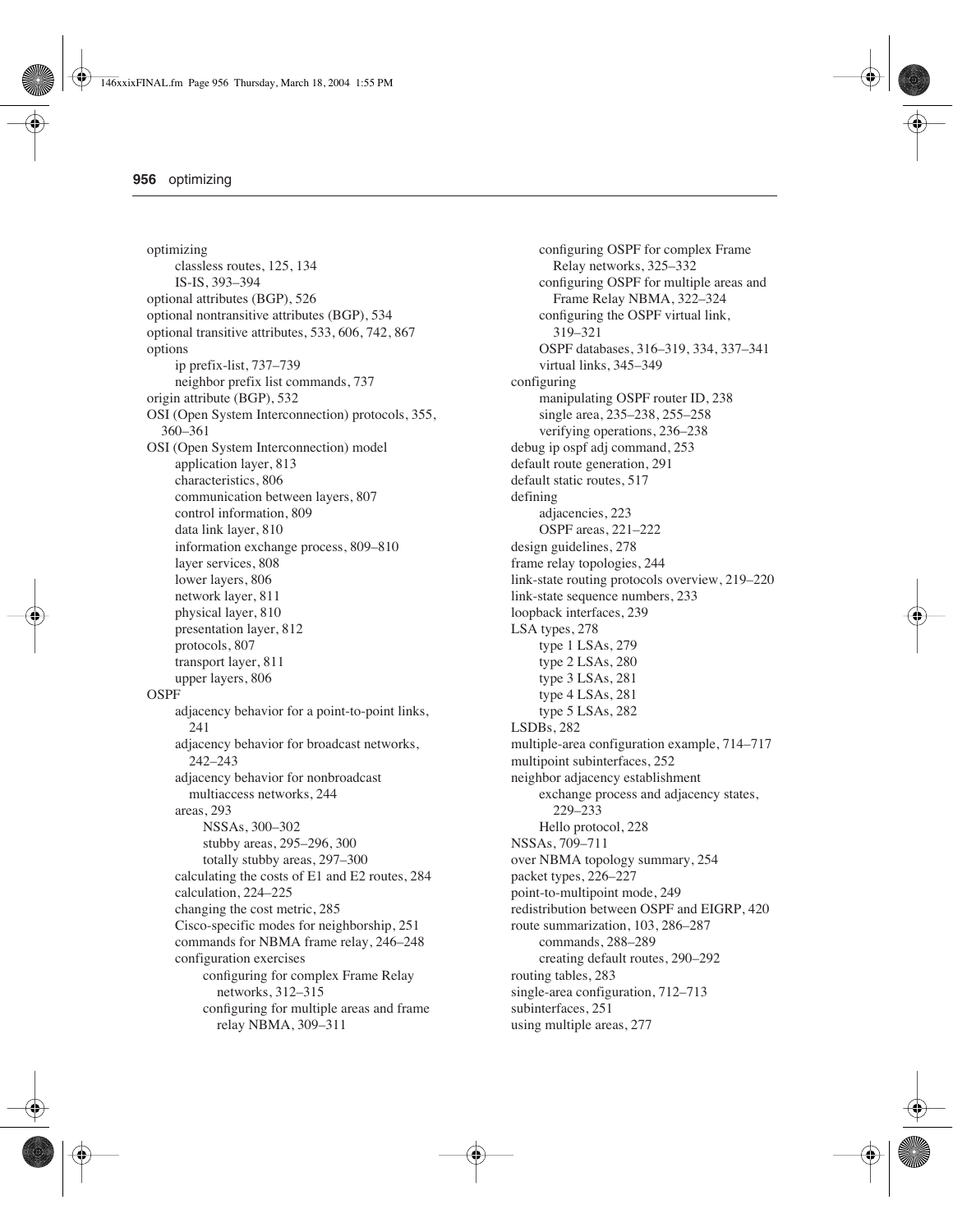virtual links, 303 configuring, 304–307 verifying operation, 307 vs. IS-IS, 362–364 OSPF routers traffic control, 277 types of, 276 OSPFv3, 60 outside global IP addresses, 36, 828 outside local IP addresses, 36, 828 overlay tunnels, 57 overload keyword (ip inside source command), 42

#### **P**

packet filtering access lists, 673–674 configuring, 676 extensions, backwards compatibility, 674 standard, 674 standard IP access lists, 678 packets, 813 EIGRP, 148, 836 ACKs, suppressing, 180 hello, 148, 836 queries, 182 reliability, 151 IPv6 packet format, 52 IPv4 header format, 52 IPv6 extension headers, 55 IPv6 header format, 54 SCTP, 54 OSPF, 226–227 parameters (ip route command), 515 Partial sequence number PDUs, 373 partial updates (EIGRP), 143 partial-mesh neighbor example (BGP), 538, 540 partial-mesh topology, 244 passive routes vs. active routes, 149 passive-interface command, 436–437, 756 password command, 774, 786 password recovery, 764–767 path manipulation route maps, 614–615 configuring weight, 626 route selection decision process, 615–617 setting local preference, 618–621 setting the MED, 622–626

path of last resort, 515 path vectors, 512 PBR application, 465 configuring, 465–466, 470 configuration exercise, 484–487, 498–502 examples, 475 based on destination address, 474–475 connecting two ISPs, 471–473 fast-switched, 470 route maps, 42–43, 63, 450, 829 implementing, 465–470, 860 sequence numbering, 43–44, 452 verifying, 471, 860 PDUs, 373–375, 815 peer groups BGP configuring, 546 disabling, 549 compatibility with route reflectors, 752 configuring, 547 peers. *See also* neighbors phantom routers, 700 physical layer (OSI model), 810 physical topology (route reflector design), 751 ping command, 471 , 771, 784 ping ipx command, 778 planning hierarchical addressing schemes, 12 point-to-multipoint mode, 245, 249 point-to-point interfaces, 443 point-to-point links adjacency behavior, 241 LSDB synchronization, 381 point-to-point networks, 378 policy-based routing (BGP), 512 port names TCP, 686–687 UDP, 688 port numbers, 117, 686 port secure command, 786 port secure max-mac-count command, 786 port security action command, 786 port security command, 786 port security max-mac-count command, 786 ppp authentication command, 782 predefined well-known community numbers, 744 predictability of good network design, 10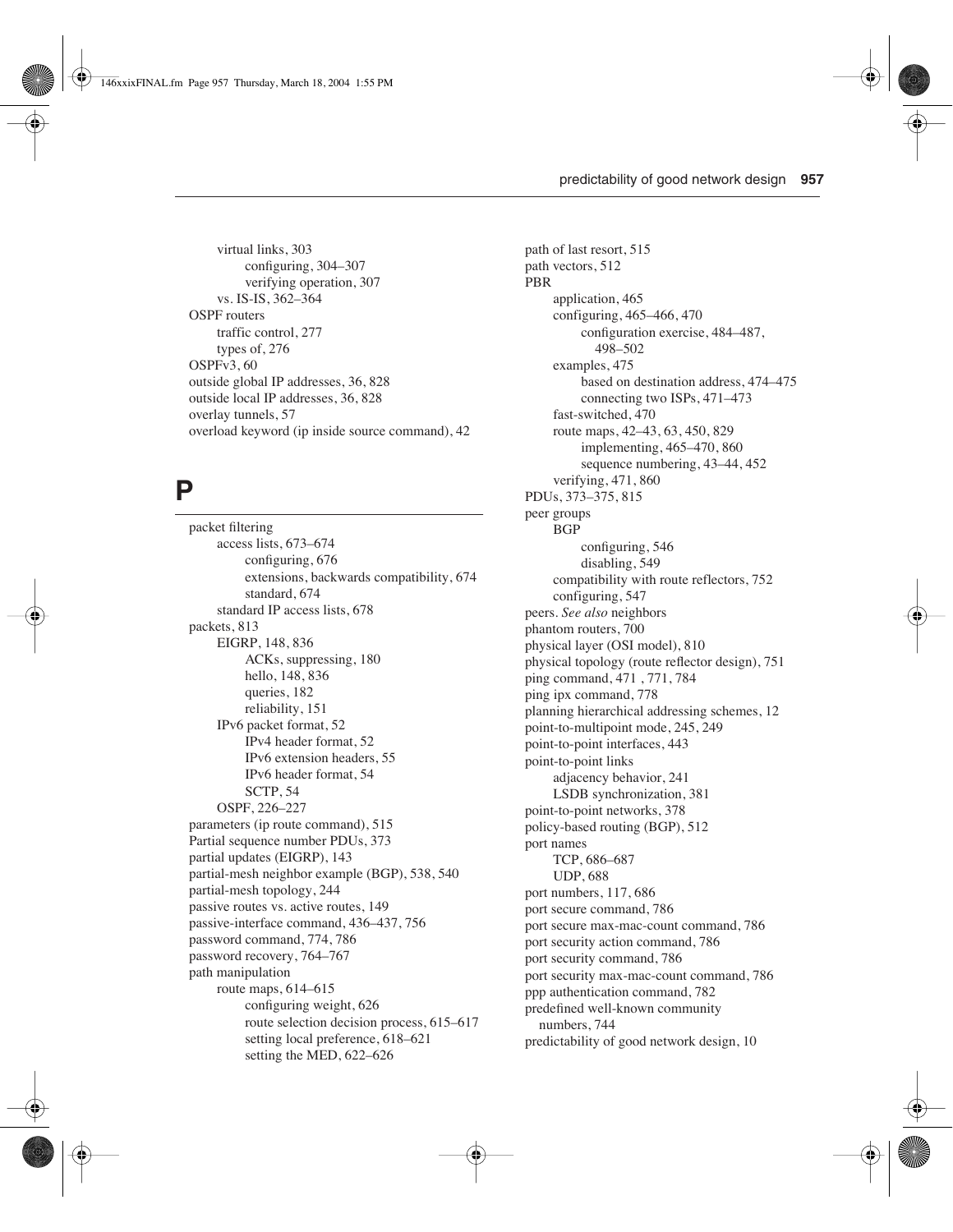prefix lists announcing to Internet, 628 applying to BGP, 734 characteristics, 735 configuring, 736–739 exact matches, 737 example, 740 sequence numbers, 739 verifying, 740–741 prefixes (subnet masks), 18, 672–673 presentation layer (OSI model), 812 pri–group command, 782 processing distribute lists, 445 flow (extended IP access lists), 682 standard IP access lists, 676 protocols, 807 IP routing administrative distance, 113–114 floating static routes, 115 inserting routes into IP routing tables, 116 protocol chart comparisons, 117–121 OSPF adjacency behavior for broadcast networks, 242–243 adjacency behavior for nonbroadcast multiaccess networks, 244 adjacency behavior for point-to-point links, 241 calculation, 224–225 Cisco-specific modes for neighborship, 251 commands for NBMA frame relay, 246– 248 configuring for a single area, 235–238 debug ip ospf adj command, 253 defining adjacencies, 223 defining an OSPF area, 221–222 exchange process, 229, 231, 233 frame relay topologies, 244 Hello protocol, 228 link-state routing protocols overview, 219–220 link-state sequence numbers, 233 multipoint subinterfaces, 252 over NBMA topology summary, 254 packet types, 226–227 point-to-multipoint mode, 249 subinterfaces, 251

routing characteristics, 99 classful, 100–105 classless, 106–107 IPv6, 59–61 route summarization, 103 proxy ARP, 701 Pv4 header format, 52

### **Q – R**

queries, 205

EIGRP, 148, 836 scoping, 182 recovering passwords, 764–767 redistribute command, 712 EIGRP, 431–432 IS-IS, 433–434 OSPF, 429 RIP, 428 subnets keyword, 756 redistribute connected command, 440 redistribute rip route-map redis-rip subnets command, 454 redistribution, 418–421, 455. *See also* route selection access lists, 448 addressing, 754–757 administrative distance, 422 administrative distance example, 459–463 best path selection, 422 into BGP, 637 configuring, 426–427 configuration exercises, 478–481, 487– 496 examples, 757–760 redistribute command for EIGRP, 431–432 redistribute command for IS-IS, 433–434 redistribute command for OSPF, 429–430 redistribute command for RIP, 428 controlling with distribute lists, 449 default metric, 435–436, 477 EIGRP for AppleTalk, 705 EIGRP for IPX, 704 goal of, 439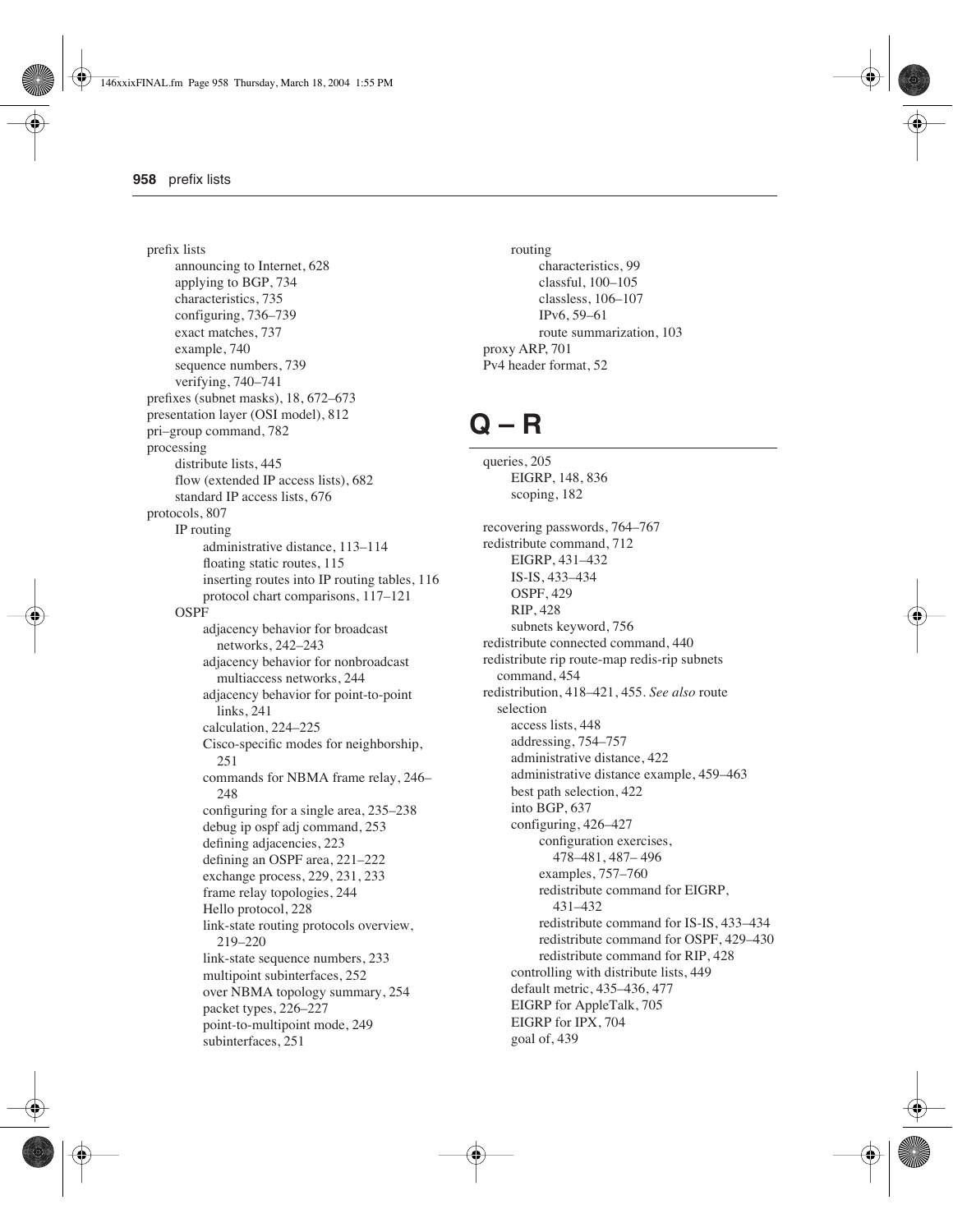into IGP, 638–639 implementation considerations, 421–422 administrative distance, 423 seed metrics, 423 techniques, 425 one-way, 425 requirements, 420 route maps, 454 static routes configuring, 442–444 subnets, 431 tuning configuration exercise, 496–498 configuration exercises, 482, 484 using filtering, 760 verifying, 464 reliability (EIGRP), 151 Reliable Transport Protocol (RTP), 151 reload command, 771 renumbering (IPv6), 51 replies (EIGRP), 148, 836 reserved TCP port numbers, 686–687 reserved UPD port numbers, 688 resetting BGP sessions, 557–559 restricting vty access, 691 restrictions route reflectors, 752 unnumbered interfaces, 694 resume command, 771 retransmission list (RTP), 151 RFC 1700 RIP (Routing Information Protocol), 95 configuring, 97 IGP adjacencies, 537 passive-interface command, 436 redistribute command, 428 redistribution, 758 RIPE-NIC (Reseaux IP Europeennes-Network Information Center), 509 RIPing, 60 RIPv1 characteristics, 110 ip classless command, 105 route summarization, 103 RIPv2 automatic network-boundary summarization, 107 auto-summary command, 108 characteristics, 110

configuration commands, 111 configuration example, 112 disabling automatic summarization, 110 route summarization, 103 ro, 457–458 route aggregation, 27 route filtering (access lists) configuring, 448 route, 43–44, 452 route maps, 42–43, 63, 450, 465–470, 829, 860 route leaking, 725–729 route map command, 43–44, 452 route maps avoiding route feedback, 454 BGP path manipulation, 614–615 configuring weight, 626 local preference, 618 route selection decision process, 615–617 setting local preference, 618–621 setting the MED with route maps, 622– 626 changing local preference, 620–621 configuring, 452 configuration exercise, 68–71 NAT, 41, 44–45 controlling routing updates, 450, 453 applications, 451 redistribution, 454 displaying, 471, 860 PBR, 42–44, 63, 450–452, 465–470, 829, 860 sequence numbering, 43–44, 452 translating internal addresses, 72 tuning redistribution, 484 route reflectors, 747 benefits of, 748 clients, 748 cluster IDs, 748, 752 cluster lists, 748 clusters, 748 compatibility with peer groups, 752 configuring, 752 design, 749 example, 749–750 faulty, 751 example, 753 migrating to, 750–751 nonclients, 748 operation, 750 restrictions, 752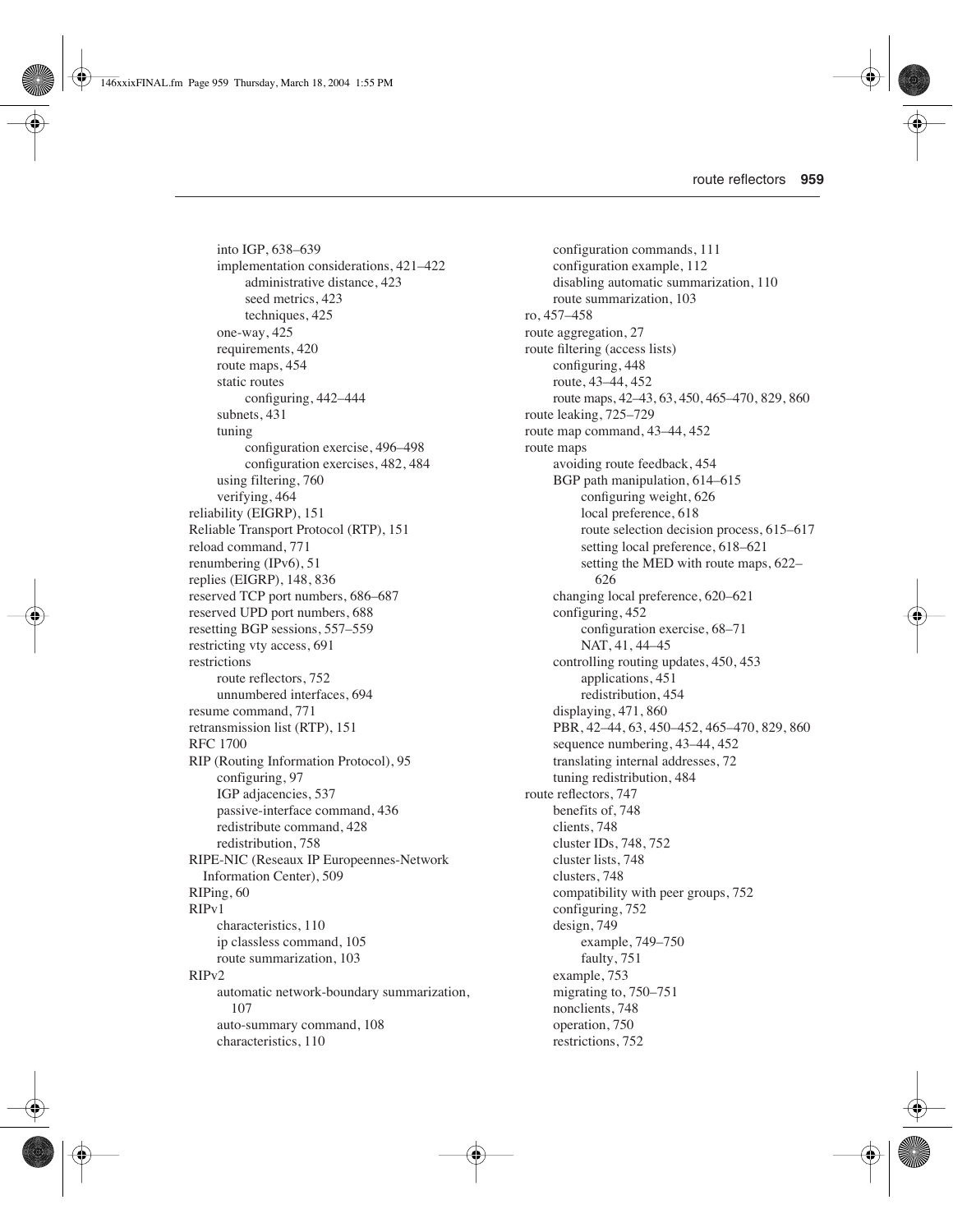routing loops, 748 verifying, 753 route selection administrative distance, 455, 459–463 EIGRP, 154–155 route summarization, 27, 103 calculation example, 30 CIDR, 32–34 classful routing protocols, 32 EIGRP, 145, 170–171 implementation, 31 operation in Cisco routers, 31 OSPF, 286–287 commands, 288–289 creating default routes, 290–292 overview, 27–28 VLSMs, 20 route summarization IP routing protocols, 32 router bgp command, 547 router eigrp command, 777 router IDs loopback interfaces, 240 OSPF, 238 router igrp command, 777 router ospf command, 777 router rip command, 777 routers ABRs, 223 boundary routers, 419 classful routing protocols, 101 route summarization, 31 routing active vs. passive, 149 controlling update traffic, 441 default routes, 443–444 distribute lists, 445–449 route maps, 450–454 static routes, 442 feedback, 421 flush, 119 interarea, 728 intra-area, 387 invalid, 119 IP, 91 administrative distance, 113–114 dynamic routing, 95–96 floating static routes, 115 inserting routes into IP routing tables, 116 optimizing classless routes, 134

protocol chart comparisons, 117–121 static routing, 91–94 IS-IS, 356 adjacencies, 356 area routing, 383–384 ES-IS, 359 integrated design principles, 358 issues and complications, 359 OSI routing levels, 360–361 vs. OSPF, 362–364 levels, 372 loops, 748 ODR, 97 optimizing classless routes, 125 OSPF, 283–284 packets to the next hop, 468 passive-interface command, 437 protocols, 811 selecting, 423 setting local preference (BGP), 618–621 successors, 146 traffic, verifying redistribution operation, 464 routing algorithms, 96 Routing Information Protocol. *See* RIP routing policies prefix lists applying to BGP, 734 characteristics, 735 configuring, 736–739 exact matches, 737 example, 740 sequence numbers, 739 verifying, 740–741 routing protocols, 807 administrative distance, 423 advanced distance vector, 146 believability, 422–423 characteristics, 99 classful, 100, 104–105 automatic network-boundary summarization, 100 route, 32 routing tables, 103 summarizing routes in discontiguous networks, 102 classless automatic network-boundary summarization, 107 concepts, 106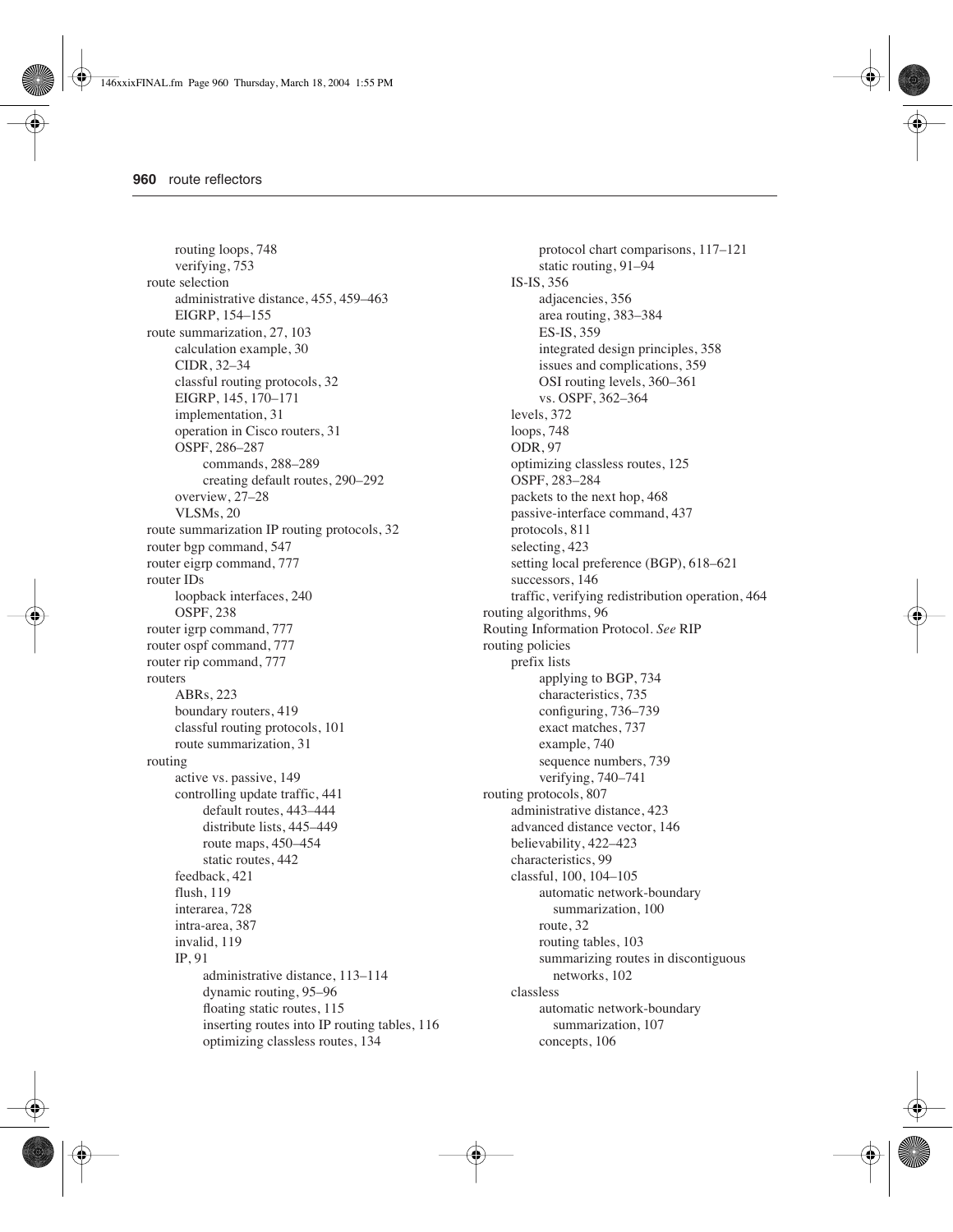forwarding, 125 migrating to, 122–134 subnetting requirements, 107 distance-vector, 221 IP holddown, 119 migrating to multiple, 411 IPv6, 59 BGP4+, 61 OSPFv3, 60 RIPing, 60 RIPinIntegrated IS-ISv6, 60 migrating to new, 417–423 next-hop router information, 159 redistribution configuring, 426–434 example, 438 one-way, 425 route summarization, 32, 103 scalability compared to other protocols, 511 compared to other routing protocols, 512 transitioning between, 412 routing tables after redistribution, 440 BGP routers, 511 classful, 103 EIGRP, 157, 161–165, 201, 837 ODR routes, 99 OSPF, 283 totally stubby areas, 300 RTO (retransmit timeout), 150 RTP (Reliable Transport Protocol), 151

# **S**

scalability comparing, 511–512 EIGRP, 191 good network design, 9 optimizing classless routes, 125 OSPF AS, 222 scalable networks addressing example, 14 design considerations, 4 EIGRP, 180 flexibility, 11

geographic structured design, 5 hierarchical layers, 6 predictability, 10 implementing VLSM, 19 IPv6 address aggregation, 49 address configuration, 50 address format, 47 address types, 48 addressing, 47 benefits, 46 features, 46 packet format, 52–55 renumbering, 51 to IPv4 interoperability, 56 VLSMse, 22 SCTP (Stream Control Transmission Protocol), 54 SDUs, 815 secondary IP addresses, configuring, 416 seed metrics, 424 segments, 814 selecting best routes, 422, 457–458 BGP best paths, 616 routes EIGRP for AppleTalk, 705 EIGRP for IPX, 704 sending communities attribute to neighbors (BGP), 743 sequence numbers BGP prefix lists, 739 EIGRP, 151 vs. serial numbers, 198 serial interfaces EIGRP, 176 unnumbered, 694–695 serial numbers vs. sequence numbers, 198 server placement, 696 service password-encryption command, 774 service timestamps command, 774 services (OSI model), 808 sessions (TCP), 686 set community command, 742 additive keyword, 745 set default interface command, 467–469 set ip default next-hop command, 468 set ip next-hop command, 467 set ip precedence command, 469 set ip tos command, 469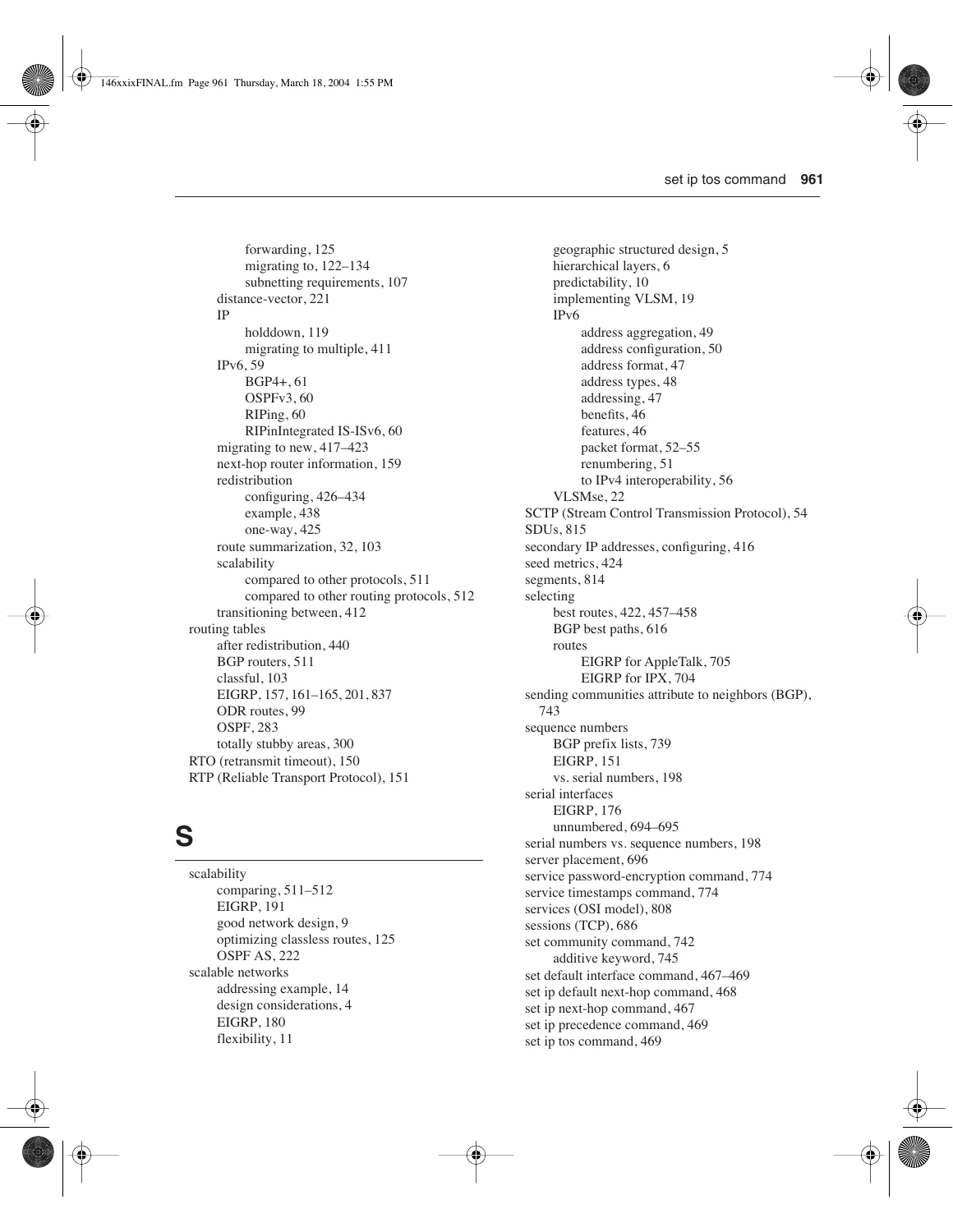setup command, 771 show access-lists command, 771 show appletalk globals command, 779 show appletalk interface command, 779 show appletalk route command, 779 show appletalk zone command, 779 show cdp entry command, 771 show cdp interface command, 99, 771, 784 show cdp neighbors command, 771, 784 show cdp neighbors detail command, 771, 784 show cdp traffic command, 771 show clns neighbors command, 389 show clns protocol command, 388 show clns route command, 387 show clock command, 771 show commands, 385 show configuration command, 773 show controller command, 771 show dialer command, 780–781 show flash command, 772 show frame-relay lmi command, 780 show frame-relay map command, 780 show frame-relay pvc command, 780 show frame-relay traffic command, 781 show history command, 772, 784 show hosts command, 776 show interface switchport command, 784 show interface vlan 1 command, 784 show interfaces command, 155, 772, 784 show ip access-list command, 776 show ip bgp command, 565 show ip bgp neighbors command, 753 example output, 567 output example, 566 show ip bgp summary command, 567 show ip command, 784 show ip eigrp neighbors command, 150, 192, 776 show ip eigrp topology command, 152, 192, 196, 776 show ip eigrp traffic command, 193, 776 show ip interface command, 776 show ip nat statistics command, 776 show ip nat translations command, 45, 776 show ip ospf database command, 713, 757 show ip ospf database external command, 337 show ip ospf interface command, 776 show ip ospf neighbor command, 238, 776 show ip ospf virtual-links command, 307 show ip policy command, 471, 475, 860

show ip prefix-list command, 740 show ip prefix-list detail command, 741 show ip protocols command, 193–195, 776 show ip route command, 93, 103, 173, 193, 284, 732, 776 show ip route eigrp command, 193, 776 show ip route isis command, 396 show ipx access-list command, 778 show ipx interface command, 778 show ipx route command, 778 show ipx servers command, 778 show ipx traffic command, 778 show isdn active command, 781 show isdn status command, 781 show isis topology command, 386 show logging command, 474 show mac-address table security command, 784 show mac-address-table command, 784 show mac-address-table secure command, 784 show port security command, 784 show processes command, 772 show running-config command, 772–773, 784 show sessions command, 772 show spanning-tree vlan command, 784 show spantree command, 784 show startup-config command, 772–773 show terminal command, 772 show trunk command, 784 show users command, 772 show version command, 772, 784 show versions command, 784 show vlan brief command, 784 show vlan command, 784 show vlan-membership command, 784 show vtp command, 784 show vtp domain command, 785 show vtp status command, 785 shutdown command, 775, 786 SIA (stuck in active) mode, 840 SIA (stuck-in-active) routes, 182 single-area OSPF, configuring, 712–713 SNAP (Subnetwork Access Protocol), 99 snmp-server command, 786 SPF (shortest path first) calculations, 219 SPF algorithm, 415 split horizon EIGRP, 154 route reflectors, 747. *See also* route reflectors clients, 748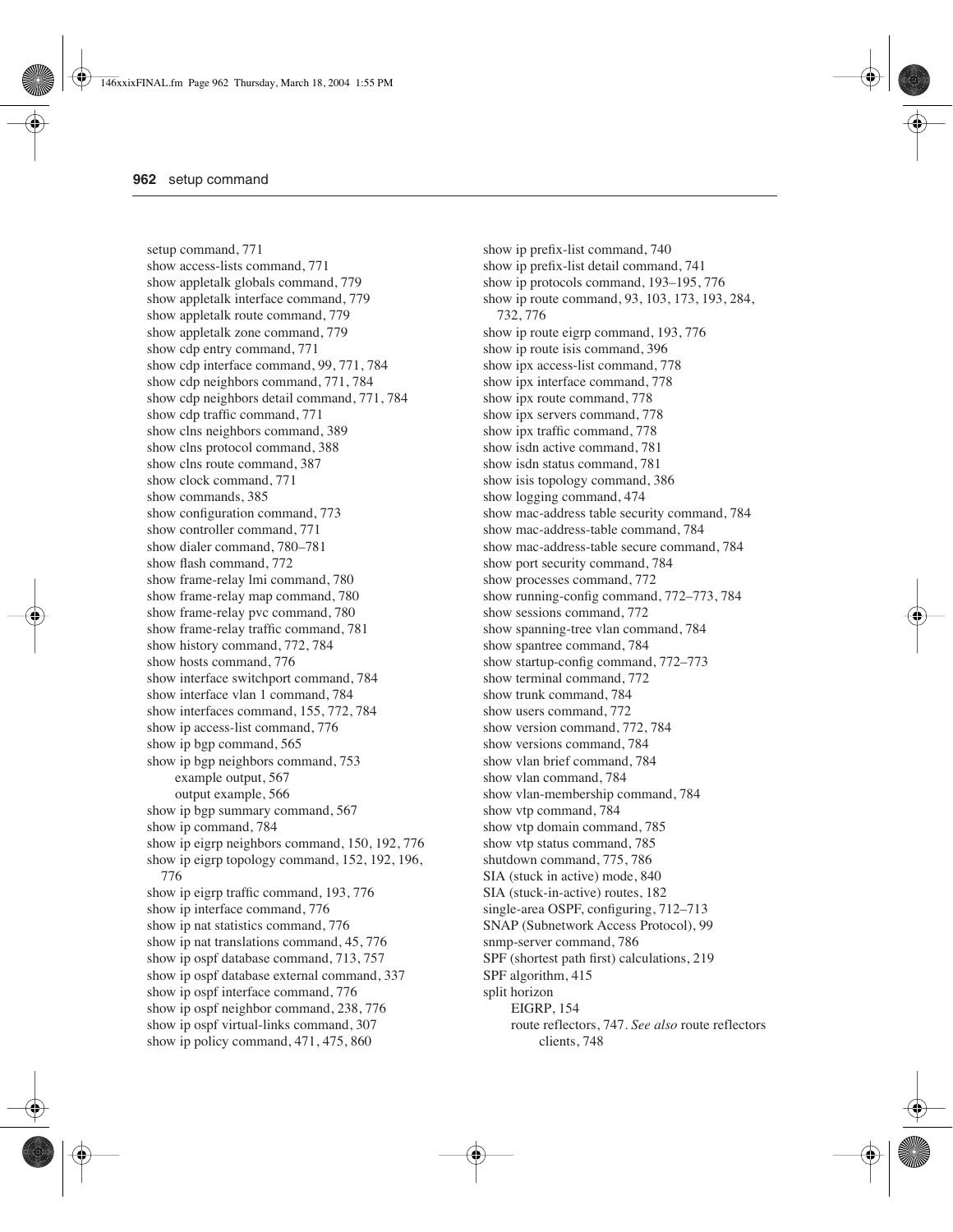cluster IDs, 748 cluster lists, 748 clusters, 748 compatibility with peer groups, 752 configuring, 752 design, 749–750 example, 753 faulty design, 751 migrating to, 750–751 restrictions, 752 rule, 537 verifying, 753 split horizon (BGP), 746 SRTT (smooth round trip timer), 150 standard IP access lists, 44, 466, 674 configuring, 678 example, 680–681 numbering, 674 processing, 676 wildcard masks, 676 star topology, 244 state, 42–43, 63, 450, 829 stateless autoconfiguration method, 50 static default routes, configuring, 94 static routes, 442, 514–515 administrative distance, 515 conf, 444 configuring, 442–444 ex, 516 floating, 115 static routing, 91–92 configuring, 93 configuring static default routes, 94 Stream Control Transmission Protocol (SCTP), 54 stub areas, 294–295 configuration, 296 NSSAs, 709–711 routing tables, 300 stubs configuring, 205 limiting EIGRP query range, 188–190 subinterfaces, 251 subnet addresses (WAN links), 24 subnet masks, 16, 669 calculating, 670–672 prefixes, 18, 672–673 subnet zero, 17 subnets, redistributing, 431

subnets keyword (redistribute command), 756 subnetting, 16–17 classless routing protocols, 107 extending IP addresses, 17 job aids, 663 Subnetwork Access Protocol (SNAP), 99 summarization (route), 27, 103 BGP route summarization, 608–610 calculation example, 30 CIDR, 32, 34 EIGRP, 145, 170–171 configuration exercise, 205 configuring, 172–173 implementation, 31 in IP routing protocols, 32 limiting EIGRP query range, 186 multiple Class C addresses, 33 network boundary, 607 operation in Cisco routers, 31 OSPF, 286–287 commands, 288–289 creating default routes, 290–292 overview, 27–28 vs. CIDR, 34 VSLMs, 20, 30 summarized networks, 15 summary addresses, 611–613 summary numbers, 12 summary-address command, 173, 289 supernetting, 27 suppressing ACKs, 180 switchport access command, 786–787 switchport mode command, 786–787 synchronization, disabling, 556 synchronization rule (BGP), 541–542, 573, 597

#### **T**

tables (BGP), 522, 862 TCP (Transmission Control Protocol), 517 TCP load distribution, 37 TCP port names, 686–687 TCP sessions, 686 TCP/IP applications, 813 telnet command, 772 term ip netmask-format command, 776 terminal editing command, 772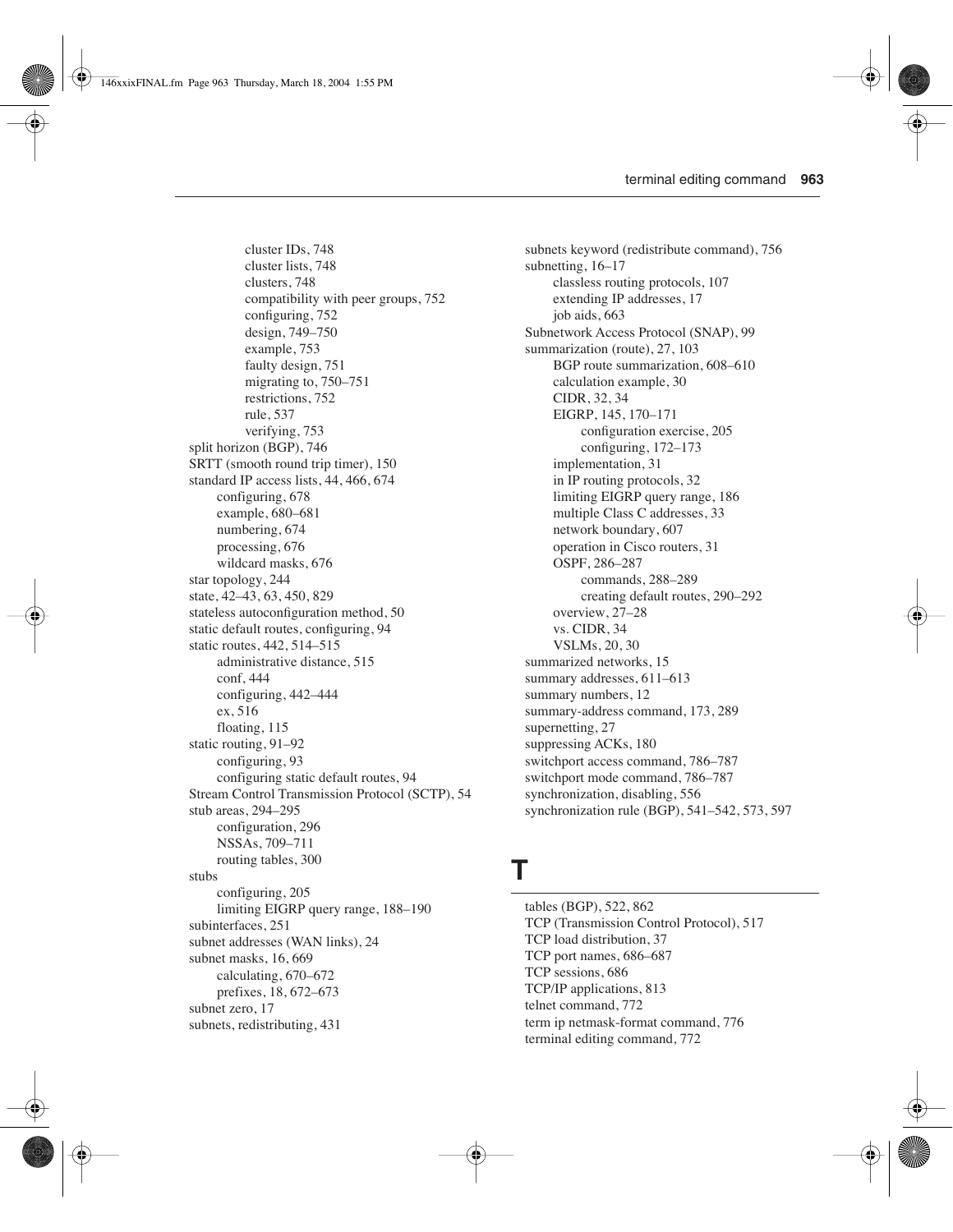terminal history size command, 772 terminal monitor command, 772 terminology EIGRP, 146 NAT, 36 that, 418 the wire, 17 third-party next hops, 530 tiered network model, 181, 192 timers basic command, 99 TLVs (type, length, and value), 717–718 to, 618 topologies frame relay, 244 IS-IS in CLNS environments, 376 broadcast networks, 376–377 point-to-point networks, 378 NBMA, 245 route reflector design, 751 topology tables (EIGRP), 146, 152 totally stubby areas, 297 configuration, 298 routing tables, 300 traceroute command, 464, 471, 772 traffic controlling routing update traffic, 441 default routes, 443–444 distribute lists, 445–449 route maps, 450–454 static routes, 442 EIGRP load balancing, 173–174 restricting (passive-interface command), 437 traffic-share command, 175, 778 trailers, 809, 813 transport layer (OSI model), 811 troubleshooting avoiding route feedback with route maps, 454 BGP active state, 571 debug ip bgp updates command output, 568 idle states, 570 neighbor states, 569 CLNS, 385 IS-IS, 396–397 trunk command, 786–787 TTL (time-to-live), 552 tuning IS-IS, 394

redistribution (configuration exercise), 482–484, 496–498 tunnels 6to4 tunneling, 58–59 manually configured, 58 type 1 LSAs, 279 type 2 LSAs, 280 type 3 LSAs, 281 type 4 LSAs, 281 type 5 LSAs, 282 type 7 LSAs, 709–710 type codes BGP attributes, 527 type, length, and value. *See* TLV, 717

### **U**

UDP (User Datagram Protocol), 110 UDP port names, 688 undebug command, 772 unicast addresses, 48 helper addresses, 695–700 configuring, 697–698 server placement, 696 unnumbered interfaces, 694–695 update messages (BGP), 524–526 update policies, 547 update reliability (IP routing protocols), 117 updates (EIGRP), 148, 836 upper layers (OSI model), 806 (EIGRP), 150 User Datagram Protocol (UDP), 110 username command, 782 utilities, confreg, 764

#### **V**

variable-length subnet masking (VLSMs), 98 variable-length subnet masking. *See* VLSMs variance command, 174, 778 variance 2 command, 175 variance 4 command, 175 verifying access list configuration, 693